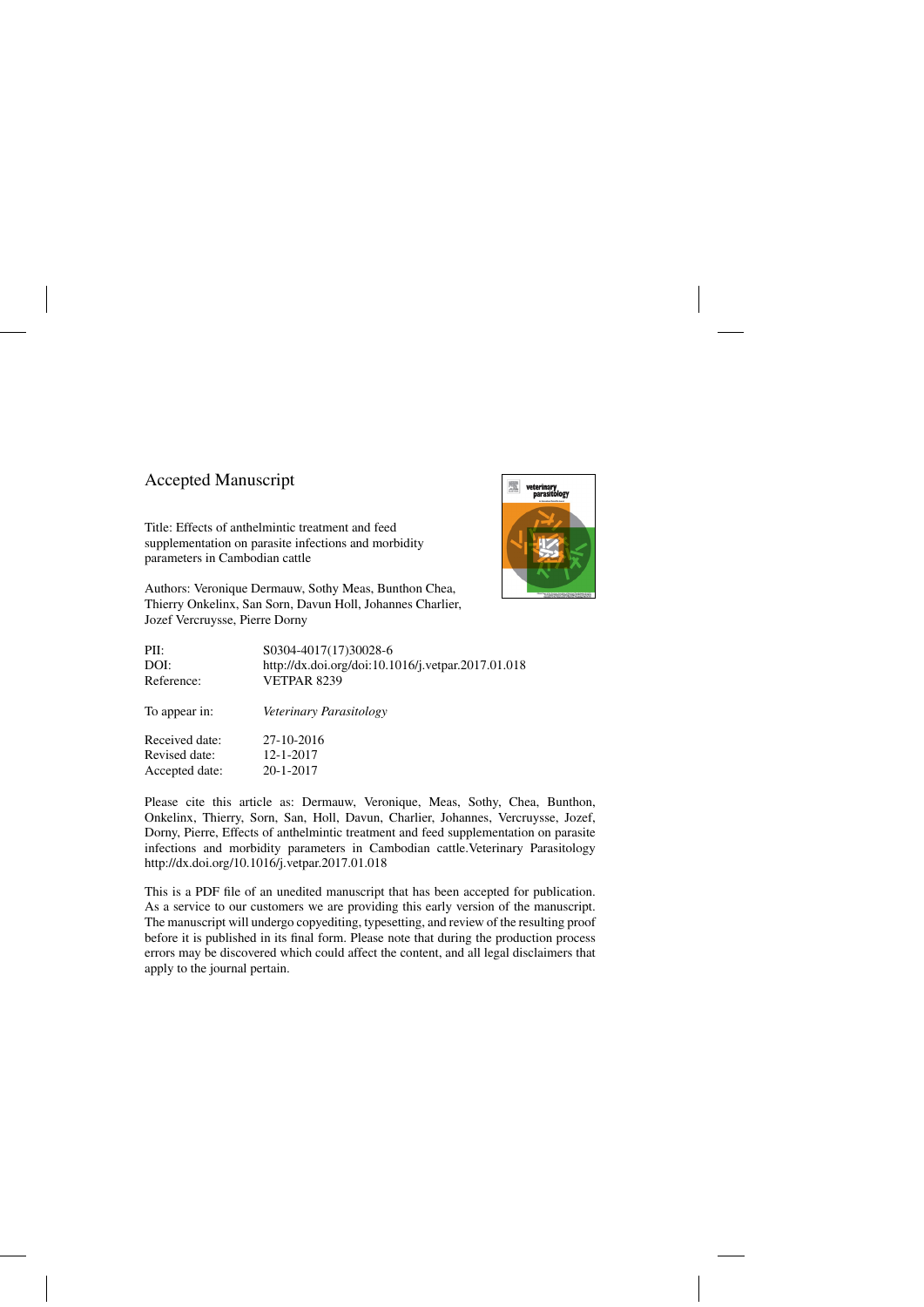## **CCEPTED MANUSCR**

# **Effects of anthelmintic treatment and feed supplementation on parasite infections and morbidity parameters in Cambodian cattle**

Veronique Dermauw<sup>a, 1</sup>, Sothy Meas<sup>b</sup>, Bunthon Chea<sup>b</sup>, Thierry Onkelinx<sup>c</sup>, San Sorn<sup>d</sup>, Davun Holl<sup>d</sup>, Johannes Charlier<sup>e,\*</sup>, Jozef Vercruysse<sup>e</sup>, Pierre Dorny<sup>a,e</sup>

<sup>a</sup>Department of Biomedical Sciences, Institute of Tropical Medicine, Nationalestraat 155, B-2000 Antwerpen, Belgium, [vdermauw@itg.be,](mailto:vdermauw@itg.be) pdorn[y@itg.be,](mailto:vdermauw@itg.be)

bDivision of Research and Extension, Royal University of Agriculture, Phnom Penh, Cambodia, sothymeaskh@gmail.com, bunthonchea@yahoo.com

<sup>c</sup>Research Institute for Nature and Forest (INBO), Kliniekstraat 25, B-1070 Anderlecht, Belgium, thierry.onkelinx@inbo.be

<sup>d</sup>Department of Animal Production and Health, Ministry of Agriculture, Forestry and Fisheries, Phnom Penh, Cambodia, [sorn.san@gmail.com,](mailto:sorn.san@gmail.com) davun2016@gmail.com,

<sup>e</sup>Department of Virology, Parasitology and Immunology, Salisburylaan 133, B-9820 Merelbeke, Belgium, Jozef.Vercruysse@ugent.be

\*Current address: Avia-GIS, Risschotlei 33, 2980 Zoersel, Belgium, jcharlier@avia-gis.com <sup>1</sup>Corresponding author, email: [vdermauw@itg.be,](mailto:vdermauw@itg.be) telephone:  $+32(0)32476447$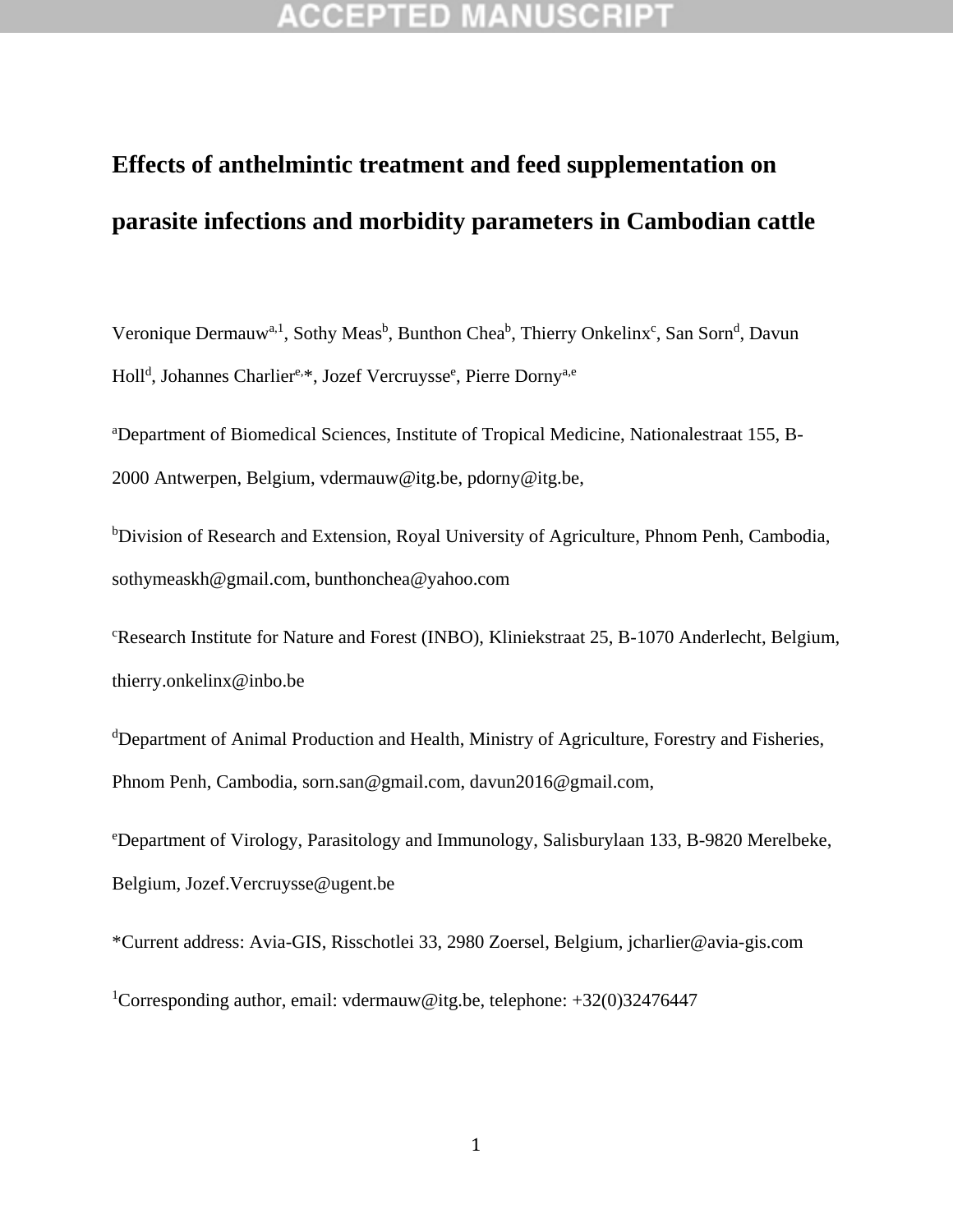#### **Highlights**

- The Cambodian humid tropical climate is conducive for helminth infections in cattle
- Helminthiasis causes high morbidity especially in cattle under nutritional stress
- Village cattle may benefit from anthelmintic treatment and/or protein supplementation
- A short term effect of anthelmintic treatment on parasitological parameters was observed
- The added value of protein supplementation was unclear from the current study

### **Abstract**

Helminth infections are the cause of morbidity in Cambodian cattle but other factors such as nutritional deficiencies and concurrent diseases may enhance the effects of parasites. The present study aimed to investigate the impact of anthelmintic treatment, feed supplementation, or both on gastrointestinal strongyle (GIS) and trematode infections as well as on morbidity parameters in Cambodian village cattle. At the beginning of the dry season, cattle populations in six villages were randomly assigned to a group: (A) receiving anthelmintic treatment (ivermectin + clorsulon) at week 0; (P) feed pellet supplementation during week 0 to 13 or both (AP). On five visits (week 0 to 29), faecal and blood samples were obtained for parasitological examination and haematocrit determination, respectively. Body condition (BCS), hind quarter fouling (HQFS), diarrhoea (DS), and conjunctiva colour (FAMACHA©) were scored and heart girth circumference was determined. To investigate the impact of treatment over time (week 0 to 29), a mixed model was used with treatment, time, and their interaction as fixed effects, and animal and village as random factors. At baseline, the proportion of GIS positive animals was high (67.9%), whereas trematode infections were low (*Paramphistomum*: 8.8%; *Fasciola*: 2.6%). Very thin to emaciated cattle (BCS 1-2) were more prevalent (11.4%) and  $FAMACHA<sup>°</sup>$  scores of  $\leq$  3 or below (65.8%) less prevalent than in an earlier study in the region. A Time  $\times$ Treatment interaction was present for faecal egg counts (FEC) of GIS, GIS prevalence (both *p*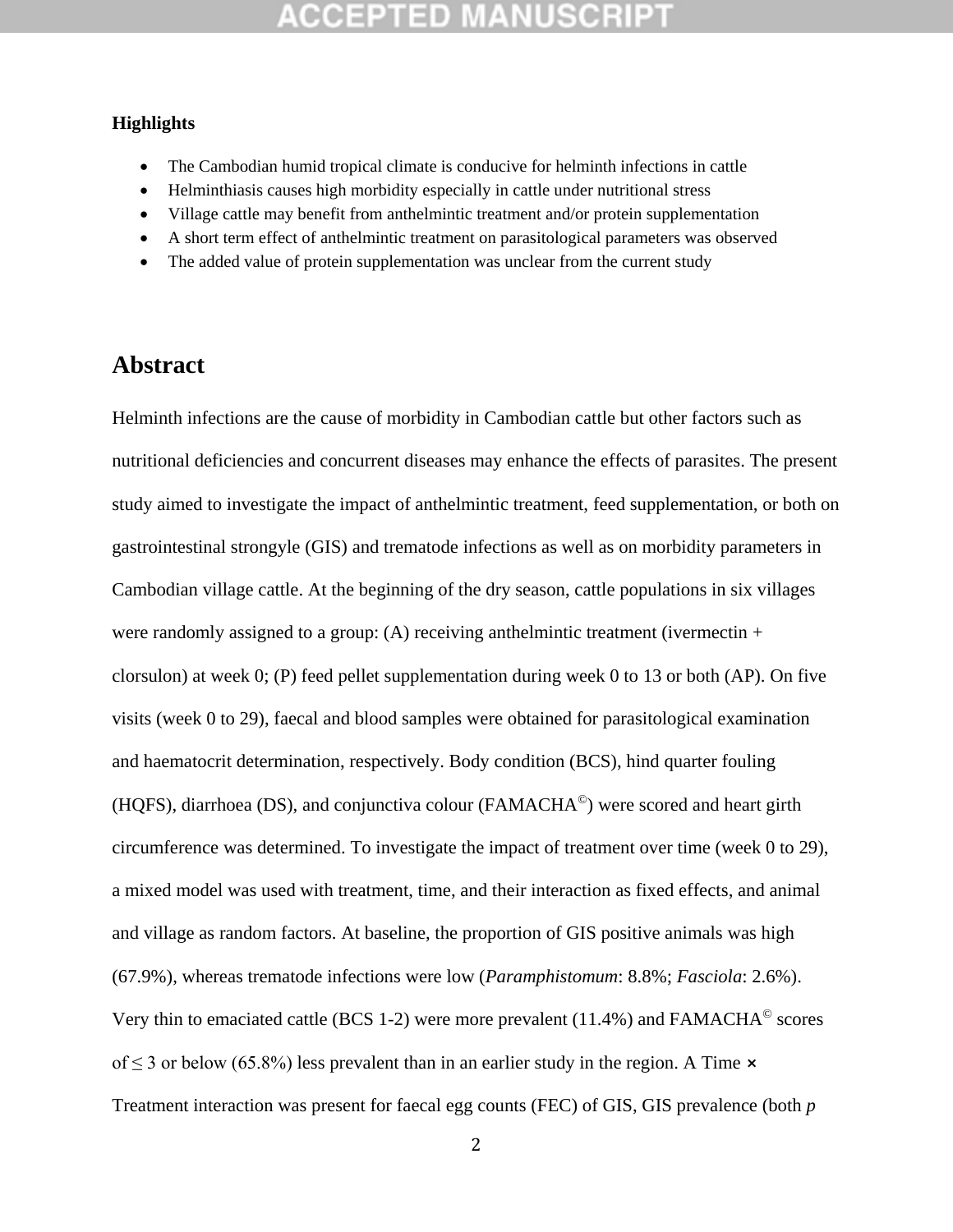$(0.0001)$ , PCV ( $p = 0.0034$ ), DS ( $p = 0.0086$ ) and HQFS ( $p = 0.0241$ ). For GIS FEC, treatment groups differed at a specific time point, with levels of treatment group P being higher than in A at week 6 ( $p = 0.0054$ ). For *Paramphistomum* prevalence as well as FAMACHA<sup>©</sup> scoring, heart girth and BCS, the interaction between treatment and time was not significant, yet, time in itself had a significant impact on all  $(p < 0.0001)$ . The beneficial effects of protein supplementation were unclear from the current study.

**Keywords:** cattle, Cambodia, gastrointestinal nematodes, *Fasciola*, nutrition, anthelmintic treatment, morbidity

### **1. Introduction**

Infections with gastrointestinal nematodes and trematodes are detrimental for cattle health and production (Loyacano et al., 2002; Vercruysse and Claerebout, 2001). Infected animals most commonly suffer from anorexia (Coop and Holmes, 1996), concomitant ill-thrift (Loyacano et al., 2002; Vercruysse and Claerebout, 2001) and diarrhoea (Jones et al., 2009), whilst others also suffer from anaemia (Díaz et al., 2006; Lotfollahzadeh et al., 2002; Van Aken et al., 1997), These symptoms obviously affect farmers' profits and have an economic impact (Magaya et al., 2000). Therefore, the early yet cost-effective treatment and thus identification of animals potentially benefitting from this treatment is paramount. In most cases, traditional parasitological analyses are used as decision-tools for treatment. However, some studies have advocated the use of morbidity parameters related to these infections (*e.g.*, body condition and faecal consistency scoring) as quick and easy methods to detect infected animals (Vercruysse and Claerebout, 2001).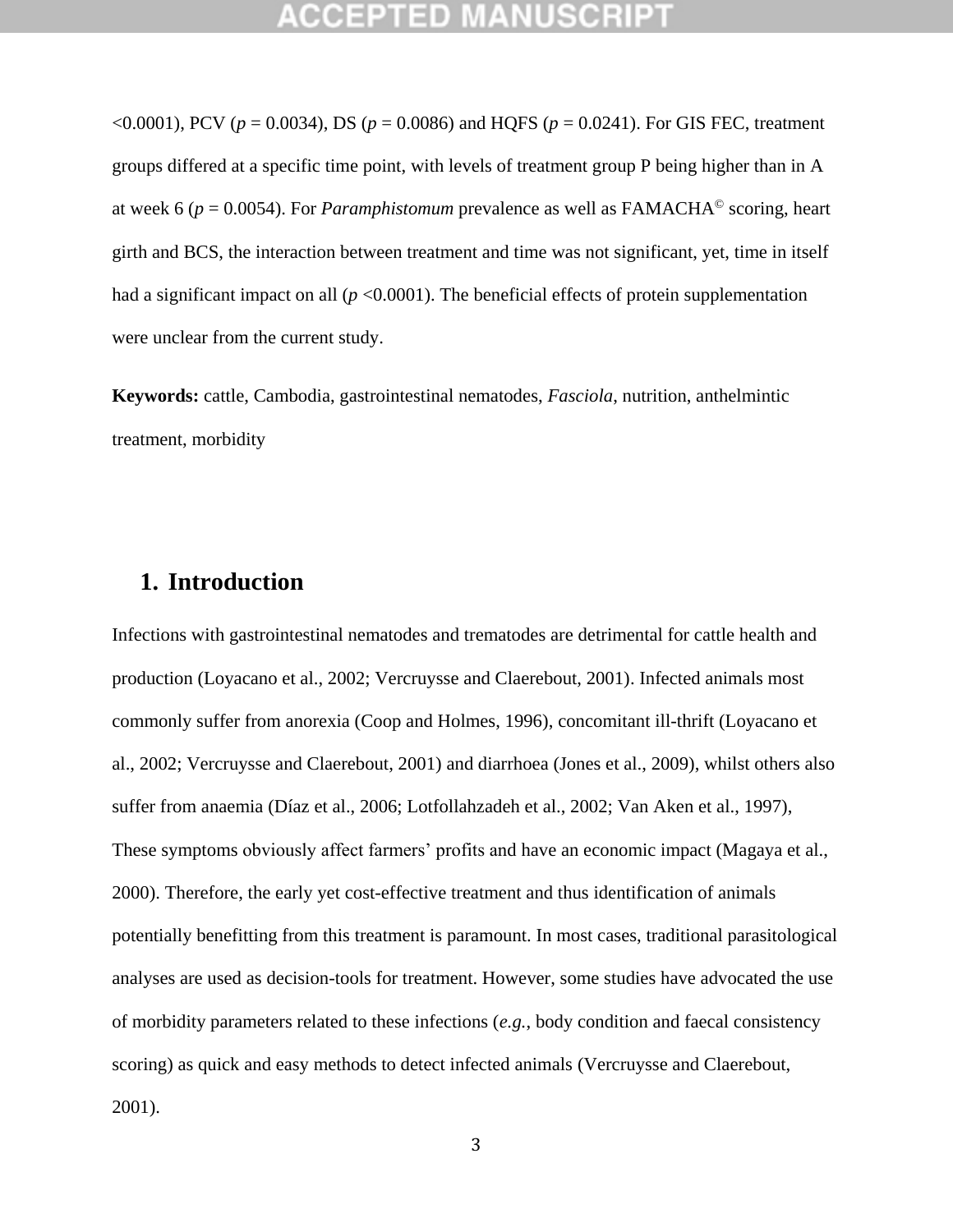### GEPTED

In Cambodia, as in many tropical countries, cattle production is low due to poor nutrition and management as well as the presence of endemic diseases. Important diseases for cattle in the country are foot-and-mouth-disease, haemorrhagic septicaemia and blackleg (*Clostridium chauvoei*) in addition to both external and internal parasites (Young et al., 2014). Climatic conditions favour year-round development and transmission of infective parasite stages (Tum et al., 2007). Not surprisingly, infections with gastrointestinal nematodes and trematodes are thus highly prevalent in the country (Dorny et al., 2015, 2011; Sothoeun et al., 2006). An abattoir study in Kandal province revealed 35.9% to 42.9% of livers being damaged because of immature liver flukes during the dry season (Sothoeun et al., 2006), whereas Tum et al. (2007) found *Fasciola* infections to range between 0 and 85% in 11 provinces in the country. In a large scale study on bovine helminth infections in the Pursat and Kampong Speu provinces, Dorny et al. (2011) reported 37-52% of sampled cattle being positive for gastrointestinal nematodes, most commonly for *Cooperia* spp*.* Infections with *Fasciola* and *Paramphistomum* were detected in 5- 20% and 45-95% of cattle, respectively (Dorny et al., 2011). In the same study, a lower BCS was found to be associated with the presence of gastrointestinal nematodes and *Fasciola* whereas a soft faecal consistency was associated with *Paramphistomum* infections (Dorny et al., 2011).

Next to helminth infections, nutritional stress and extensive farm practices also affect the general condition of animals and morbidity parameters. In a survey conducted in several agro-ecological zones in Cambodia, lack of good quality feed resources was mentioned as one of the major constraints among cattle owners (Samkol et al., 2015). Banana stem, rice straw and bran were commonly used as supplementary feeds but contained low levels of protein (5.6%, 8.3% and 4.0%, respectively) (Samkol et al., 2015). Nematode infected ruminants have higher protein requirements, caused by anorexia, the predominant effect of helminth infections (Coop and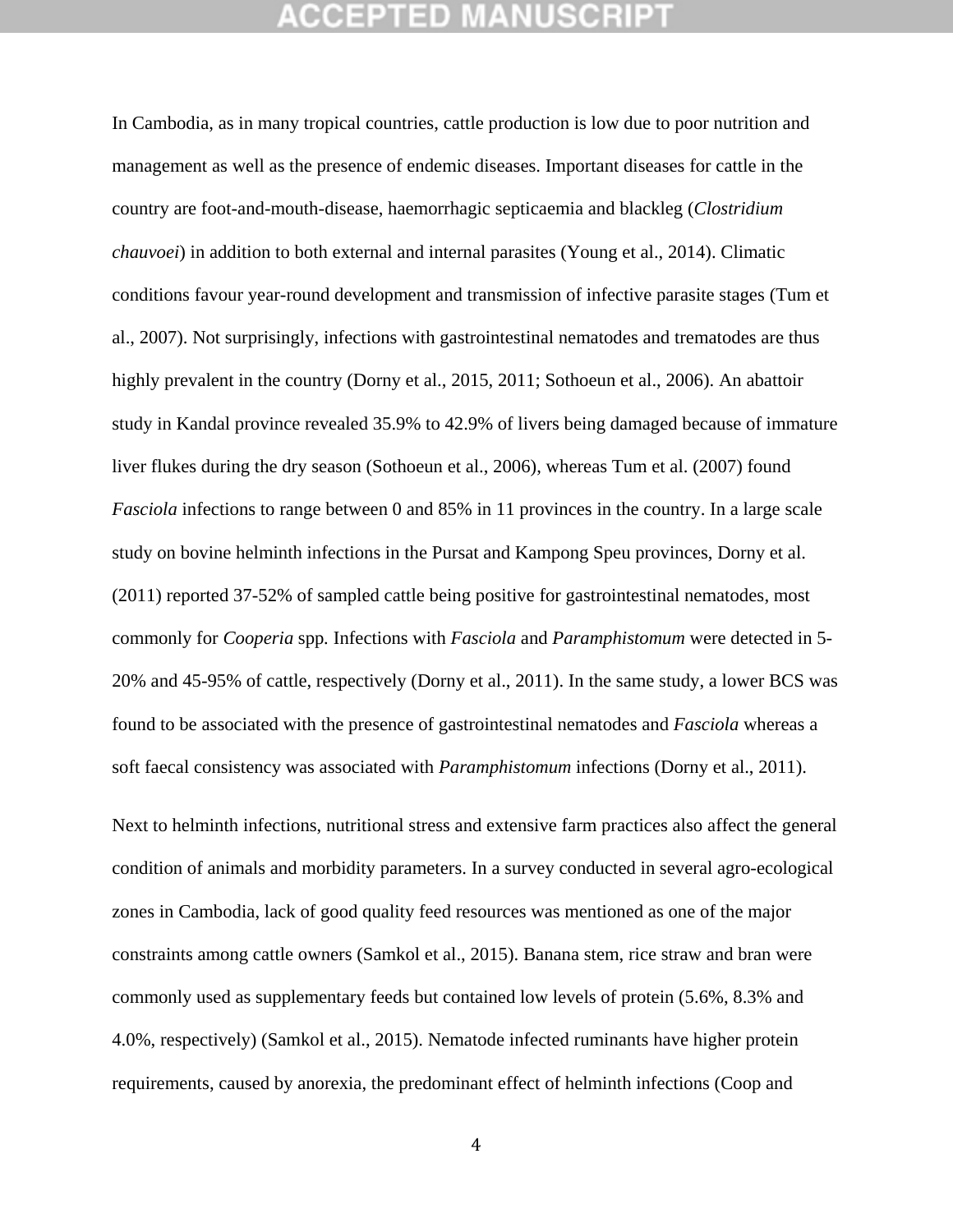Holmes, 1996) and by increased endogenous losses in the gastrointestinal tract. In sheep protein supplementation does not influence the establishment rate of nematode infections, however, it enhances immunity acquisition, and reduces the pathophysiological consequences of the infection (Coop and Holmes, 1996).

Few studies have investigated the potential benefits of protein supplementation and anthelmintic treatments in cattle in a tropical environment. In a study in Zimbabwe, protein supplementation and anthelmintic treatment in cattle resulted in higher weight gains than in cattle receiving an anthelmintic treatment only. Between those groups, no significant differences could be observed in faecal worm egg counts and haematocrit (Magaya et al., 2000).

The aim of this study was to compare the long-term effects of anthelmintic treatment and protein supplementation on infection levels of gastrointestinal nematodes and trematodes as well as on morbidity parameters under practical circumstances: namely in traditionally reared cattle in six villages in Cambodia.

### **2. Materials and Methods**

#### *2.1.Study setting & area*

In South-West Cambodia, six villages in two provinces (Pursat and Kampong Chhnang) were enrolled in a longitudinal study. The selected villages had similar mixed crop-animal farming and management systems, representative for the region, as described by Dorny et al. (2011). , During the rainy season (May until October), cattle are mainly tethered and fed using cut-andcarry methods. Conversely, in the dry season (November until April), communal grazing is mainly practised during the day (Dorny et al., 2011), while overnight, cattle are gathered and receive supplemental feeds, mainly rice straw. As animals were observed to suffer most from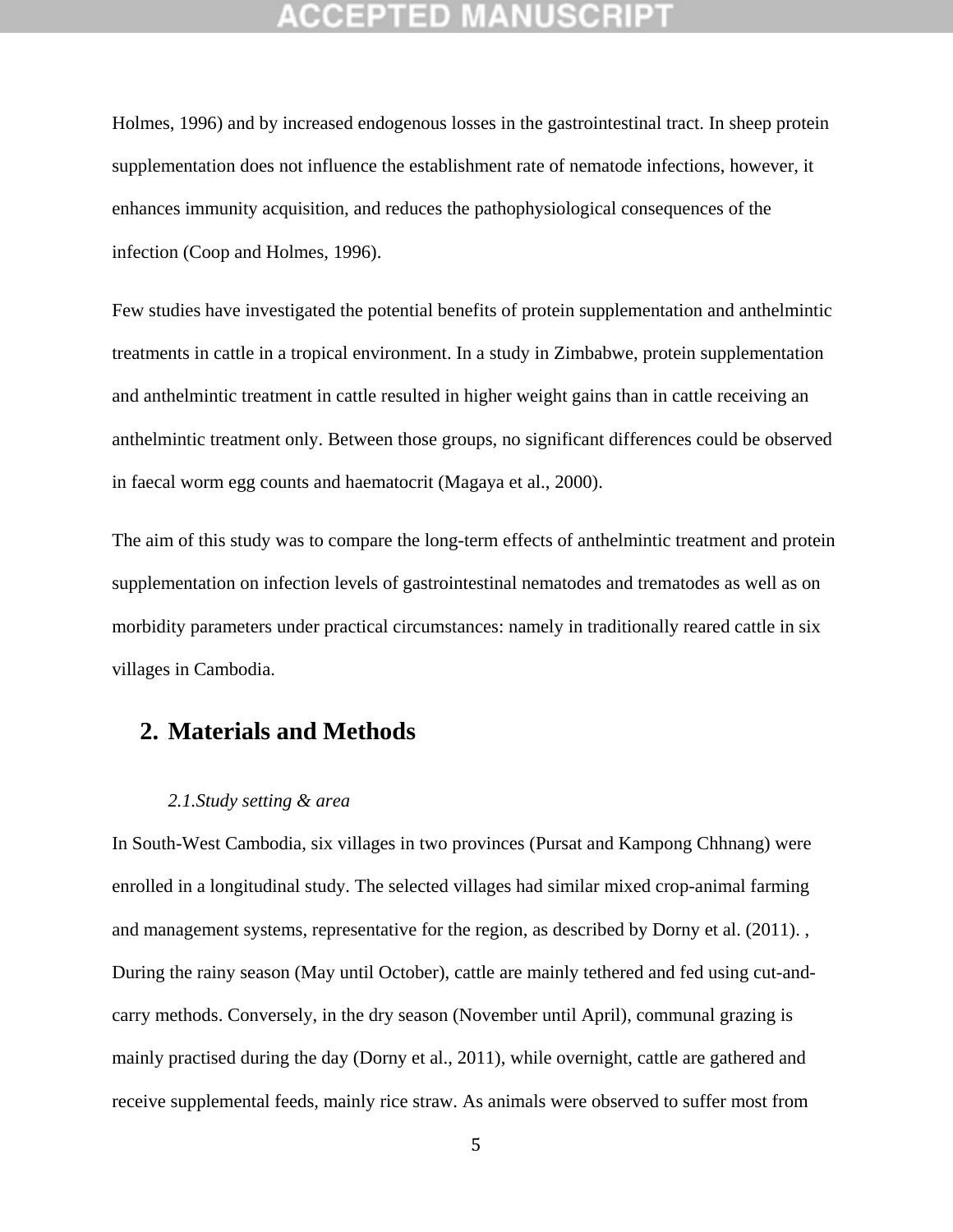### GEPTED

nutritional stress at the end of the dry season (Dorny et al. 2011; Sothoeun et al., 2006), the current study opted to cover the entire dry period: it started in November 2010 (start dry season) and lasted until June 2011 (early rainy season).

### *2.2.Village selection & treatment allocation*

Within each province, cattle populations were randomly assigned to one of the following treatments per village: i) individual dietary protein supplementation (P) according to the manufacturers' instructions with commercially available feed pellets (21% crude protein) (CP Cambodia Co, LTD, Kandal Province, Cambodia) during 13 weeks subsequent to trial initiation (week (wk) 0 to 13); ii) an injection with the anthelmintic (A) Ivomec  $F \otimes$  (ivermectin at 200 µg/kg BW and clorsulon at 2 mg/kg BW, Merial Animal Health, Brussels, Belgium), at the start of the experiment (wk 0); or iii) both (AP). All animals of six months or older received the same treatment in each village. The project and treatment procedures were introduced by means of information sessions in the villages and veterinary assistants regularly visited all villages.

#### *2.3.Sampling & scoring*

Each village was visited five times, at six to nine weeks intervals (in wk 0, 6-7, 13, 21-22 and 28-29). At each visit, all available cattle of at least six months old were sampled for blood and faeces. Faecal samples were rectally obtained and kept cool until analysis within 48h after collection, whereas blood was obtained from an auricular capillary into micro-haematocrit tubes. Additionally, a body condition score (BCS) was given using a one-to-five scale (Wildman et al., 1982), describing an emaciated (1) to a very good condition (5) (Wildman et al., 1982). Scores were also given for the presence of diarrhoea: diarrhoea score (DS), using a one-to-three scale (normal (1) to watery (3) faeces), and hind quarter fouling score (HQFS), using a one-to-three scale (clean (1) to dirty (3) hindquarters). The  $FAMACHA<sup>°</sup>$  eye colour chart was used to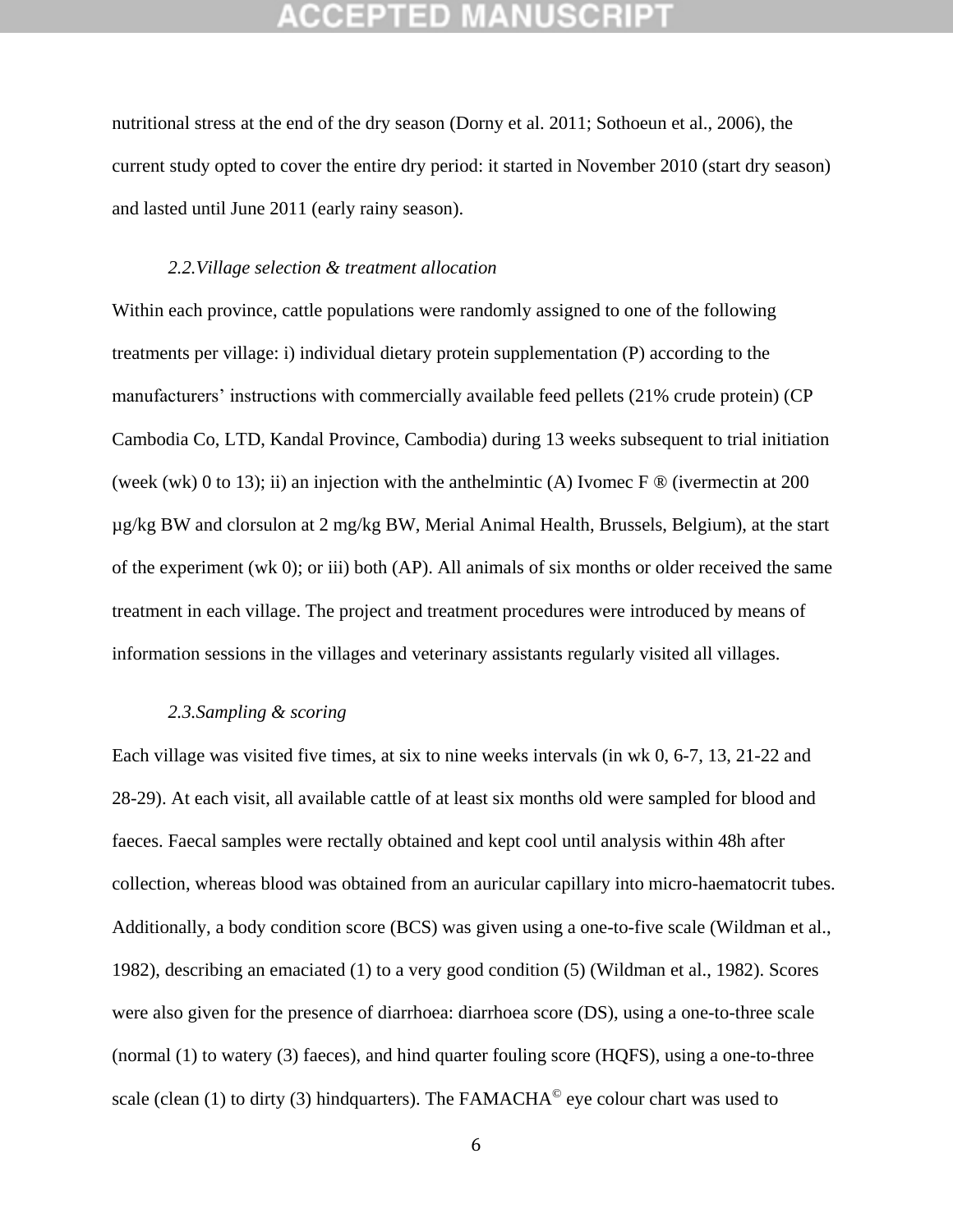describe conjunctiva colour on a one-to-five scale, from red (1) to white (5) (Malan et al., 2001). The hearth girth circumference of the animals was also measured, as a proxy for body weight (Lesosky et al., 2012).

#### *2.4.Sample analysis*

The haematocrit was determined in blood samples by means of the micro-haematocrit method and expressed in packed cell volume (PCV). The McMaster method was used on faecal samples to determine individual nematode eggs counts (faecal egg counts, FEC) with a sensitivity of 50 eggs per gram (EPG) of faeces (Thienpont et al., 1986). The presence of trematode eggs in faeces was assessed in animals above two years old using a qualitative sedimentation flotation (zinc chloride) method (Charlier et al., 2008).

#### *2.5.Statistical analysis*

Descriptive statistics were used to summarize the data. A mixed model with the same base structure was applied to each response variable was applied to examine the effect of treatment over time. The fixed part of the full model contained treatment  $(\beta_m)$ , time  $(\beta_t)$  and their interaction ( $\beta_{mt}$ ). We specified time as a factor, hence the model made no assumptions on the pattern over time. The random part of the full model contained two random intercepts: the animal effect  $(b_a)$  and the village effect  $(b_v)$ . All random intercepts were assumed to be independent and identically distributed and follow a zero mean normal distribution with variances  $\sigma_a^2$  and  $\sigma_v^2$ . The sum of the fixed and random parts yielded  $\eta_{mtv}$ : the expected value on the link scale for animal  $\alpha$  in village  $\nu$  with treatment  $m$  at time  $t$ .

Continuous variables (PCV, heart girth circumference) followed Gaussian distribution with identity link. Count variables (GIS) followed a negative binomial distribution with log link,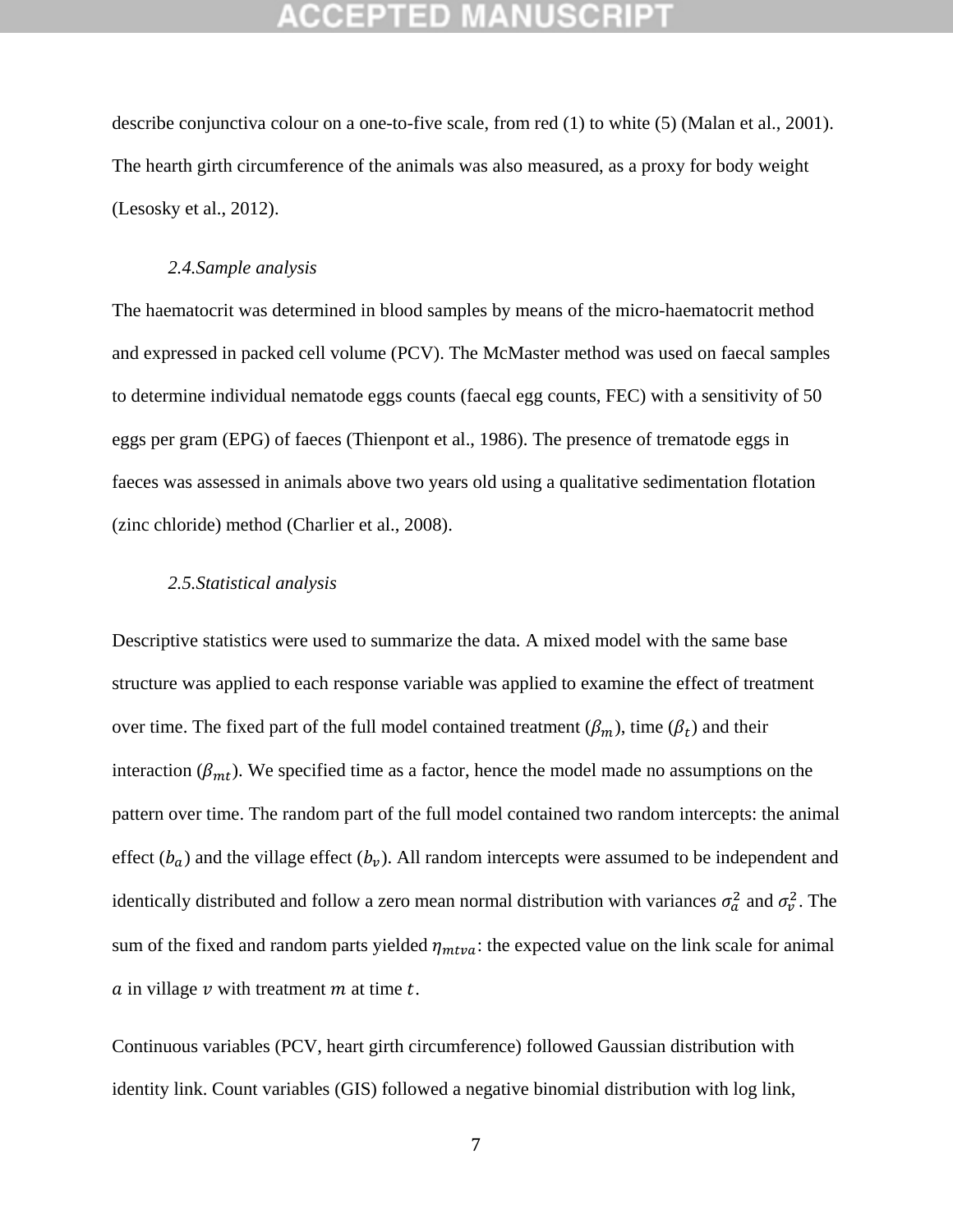whereas binary variables (*Paramphistomum*, *Fasciola*) followed a binomial distribution with logit-link. For ordinal response variables (FAMACHA<sup>©</sup>, HQFS, DS, BCS), cumulative link mixed models were used.

Based on the full model, we sequentially tested three hypotheses:.

- 1.  $H_0: \beta m t = 0$ : no evidence for a treatment-time interaction
- 2.  $H_0: \beta m = 0$ : no evidence for a treatment effect
- 3.  $H_0: \beta t = 0$ : no evidence for a time effect

The sequence was stopped in case the null hypothesis was rejected at the  $p < 0.05$  level. All hypotheses were evaluated using a likelihood ratio test between nested models. In case a significant treatment-time interaction was found, a post-hoc pairwise comparison among treatments was done at each time point.

Due to a very low frequency of extreme values, some categorical variables were recoded for modelling purposes (i.e., the inclusion of all values would lead to an unstable model). FAMACHA<sup> $\circ$ </sup> scoring was relabelled as follows: "Optimal to acceptable" (FAMACHA $\circ$  = 1 or 2), "Borderline" (FAMACHA<sup> $\circ$ </sup> = 3), and "Dangerous to fatal" (FAMACHA<sup> $\circ$ </sup> = 4 or 5). Hind quarter fouling scores were relabelled as follows: "Clean" (HFQS = 1) and "Moderate to severe fouling" (HQFS = 2 or 3), and the diarrhoea scores as follows: "Normal faeces" ( $DS = 1$ ), and "Loose to watery faeces" ( $DS = 2$  or 3). Finally, the BCS was relabelled as follows: "Emaciated to poor condition" (BCS = 1 or 2), "Borderline to good condition" (BCS = 3 or 4) and "Very good condition" (BCS = 5). The prevalence of *Fasciola* was too low to be modelled in all groups and was thus excluded from further analysis.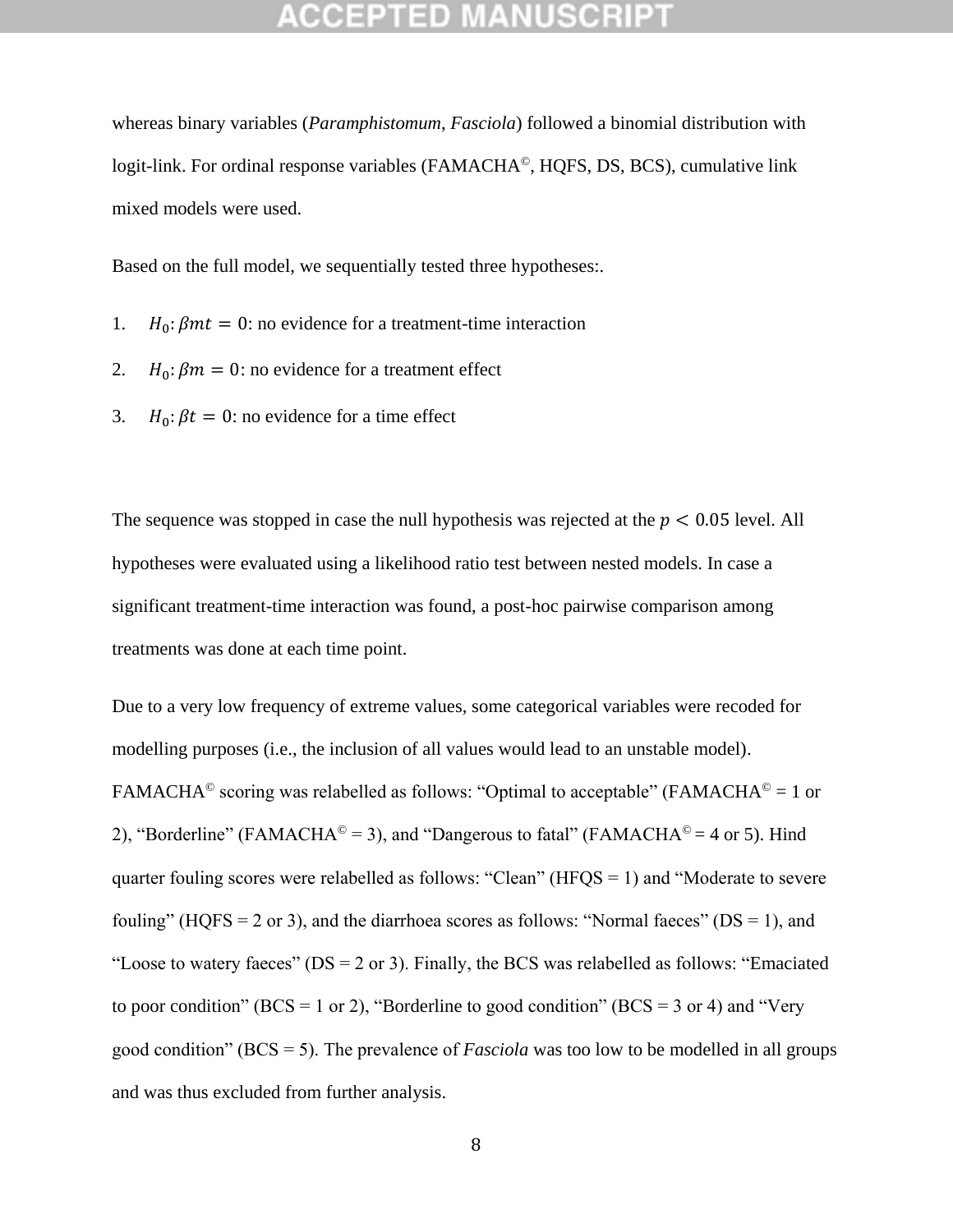All analyses were performed in R 3.2.5 (R Core Team, 2016) with the glmmADMB package (Fournier et al., 2012; Skaug et al., 2012) to fit all models except the cumulative link models fit with the ordinal package (Christensen, 2015). The datasets were prepared with the dplyr package (Wickham and Francois, 2016) and plotted with the ggplot2 package (Wickham, 2009).

### **3. Results**

Characteristics of cattle enrolled in the trial as well as prevalences of gastrointestinal strongyles (GIS), *Paramphistomum* and *Fasciola* per treatment group at wk 0 (start dry season) and wk 29 (early rainy season) are presented in Table 1. The prevalence of GIS decreased over the experimental period in all treatment groups. The *Paramphistomum* prevalence increased between wk 0 and wk 29 in treatment groups A and AP, whereas such an increase seemed to be absent in the P group. The prevalence of *Fasciola* decreased or remained at a low level in all groups. An overall summary of FEC of GIS and morbidity parameters per treatment at wk 0 and wk 29 is given in Table 2. Average FECs decreased over the experimental period in all treatment groups. Levels of PCV remained fairly constant in all treatment groups, while the average FAMACHA**©** score decreased between the beginning and end of the experiment. Average HQFS and DS decreased, indicating the presence of drier faeces. The heart girth circumferences as well as BCS increased over the experimental period, indicating a weight gain.

Table 3 presents the significance of terms in the tested models. The most complex models were maintained for FEC of GIS, GIS prevalence, PCV, DS and HQFS. For these variables, a significant Time  $\times$  Treatment interaction was thus observed. Levels of GIS FEC in treatment group P were higher than in other groups at wk 6 (*p*-value post-hoc treatment A vs.  $P = 0.0054$ ; *p*-value post-hoc treatment AP vs.  $P = 0.0695$  (Fig. 1), but decreased over the experimental

9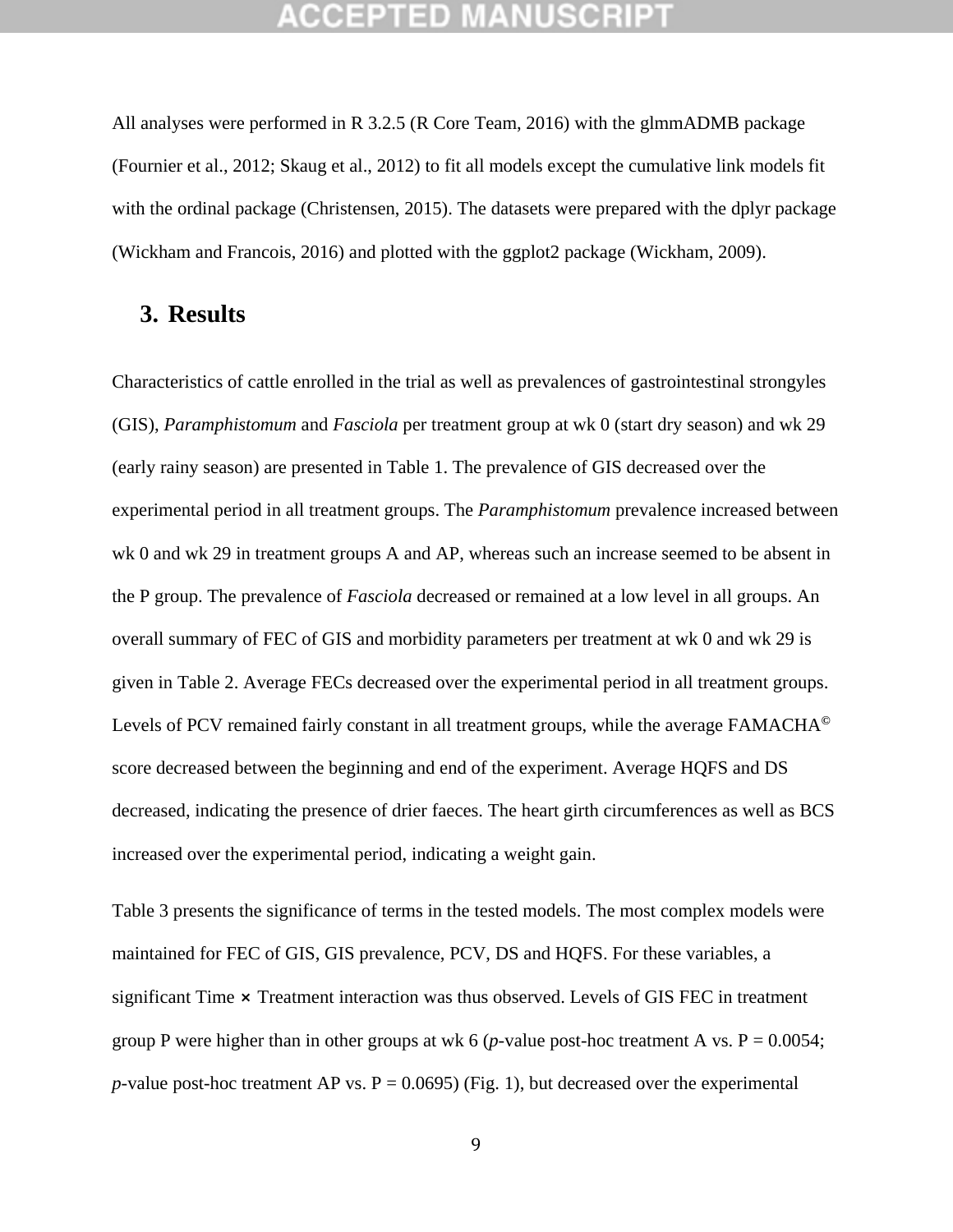period. For A and AP groups, GIS FEC levels decreased more sharply between wk 0 and wk 6, but started to increase again afterwards. The same holds for the GIS prevalence (both *p*-value Time  $\times$  Treatment: <0.0001) (Fig. 2). Levels of PCV fluctuated throughout the experimental period, but did not significantly differ between treatments at a certain sampling point (Fig. 3) (*p*value Time  $\times$  Treatment: 0.0034). DS decreased over time in groups A and AP (Fig. 4), whereas DS in group P increased with a peak in wk 21 and then decreased thereafter (*p*-value Time  $\times$ Treatment: 0.0086). HQFS sharply decreased in all groups, especially in groups A and AP, between wk 6 and 13. In the same groups, HQFS slowly increased again thereafter, whereas P group HQFS remained fairly constant (Fig. 5) (*p*-value Time ⨯ Treatment: 0.0241) (*p*-values all post-hoc for Time  $\times$  Treatment:  $> 0.0500$ ).

For *Paramphistomum* prevalence, FAMACHA**©** scoring, heart girth circumference and BCS, the model without inclusion of Time  $\times$  Treatment, or Treatment terms was the best fit for the data available. Indeed, *Paramphistomum* infections remained fairly constant until they peaked in wk 21 (start of rainy season) and then decreased again in all groups (Fig. 6). For all groups, FAMACHA**©** scores (Fig. 7) quickly decreased from wk 0 to wk 6, to remain fairly constant thereafter. Heart girth circumferences (Fig. 8) increased throughout the study. Finally, BCS increased over time in all groups, with a clear peak in wk 13 (Fig. 9) (all *p*-value Time: <0.0001).

### **4. Discussion**

#### *4.1.Baseline infection and morbidity status*

At the start of the study (wk 0, November), the proportion of animals positive for GIS was higher than in earlier work (GIS: 44% in young animals, 37% in adult cattle) in the same area at the same time point (Dorny et al., 2011). In contrast, the proportion of *Fasciola* positive animals was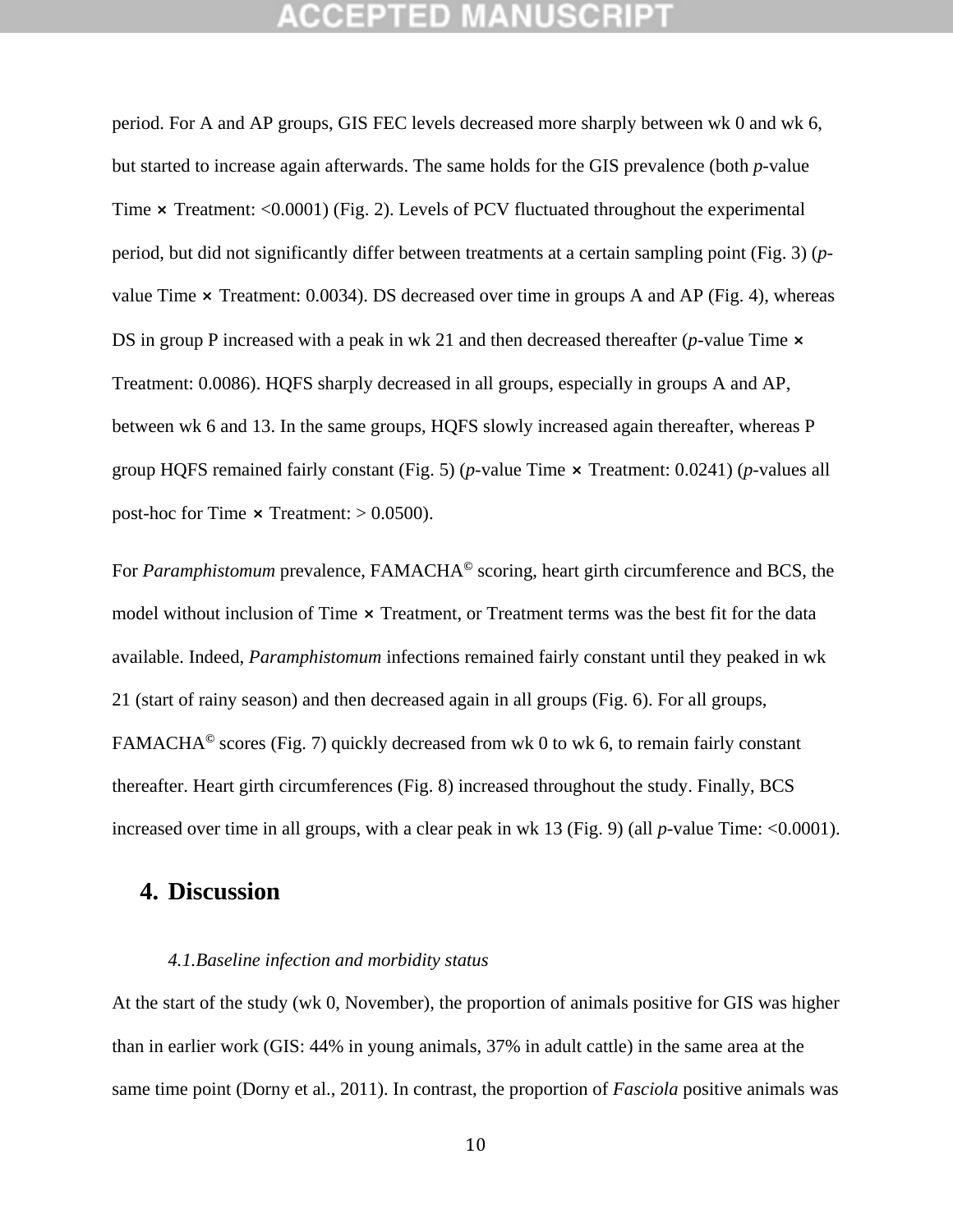lower than in the studies of Dorny et al. (2011) (5-20%) and Sothoeun et al. (2006) (12%), but similar than reported by Tum et al. (2007) in the same provinces (Pursat: 6%; Kampong Chhnang: 3%). Levels of *Paramphistomum* infections were lower (45-95%) than in the study of Dorny et al. (2011). Seasonal variations affect the levels of *Fasciola* and *Paramphistomum* infections in cattle, with levels expected to increase during the dry season (Dorny et al., 2011; Tum et al., 2007). Overall, cattle seemed to experience a greater challenge by nematode than trematode infections in this study compared to earlier studies (Dorny et al., 2011; Sothoeun et al., 2006).

While average baseline BCSs were similar, the frequency of very thin to emaciated cattle (BCS 1-2) was higher than in a previous study (BCS 1 or 2: 7.6%) (Dorny et al., 2011). Such poor BCSs, which are expected to even deteriorate during the dry season (Dorny et al., 2011), leave little reserves to withstand harsh climatic conditions. On the contrary, baseline ranges of PCV were within normal levels reported for cattle (24-46%) (Aiello and Moses, 2016) and only two animals had PCV levels below 24%, indicating anaemia. It is unclear whether this threshold is also applicable for Cambodian cattle types, consisting mainly of local zebu and taurine crossbreeds (Caramelli, 2006). Nevertheless, anaemia levels according to this threshold (1%) were slightly lower compared to those in Cambodian cattle reported earlier (<3% cattle with PCV <24%) (Dorny et al., 2011) and much lower than those in a study in West-Africa (25% cattle with PCV <25%) (Grace et al., 2007) and Zambia (19% cattle with PCV <24%) (Marcotty et al., 2008). Obviously, haemoparasites play a role in the occurrence of low PCV levels. In two villages in Kampong Chhnang and Pursat, Alassane (2011) found very high levels of *Anaplasma* spp. infections in adult cattle (91.3-100.0%) as well as high levels of *Babesia bovis* (12.5-39.1%)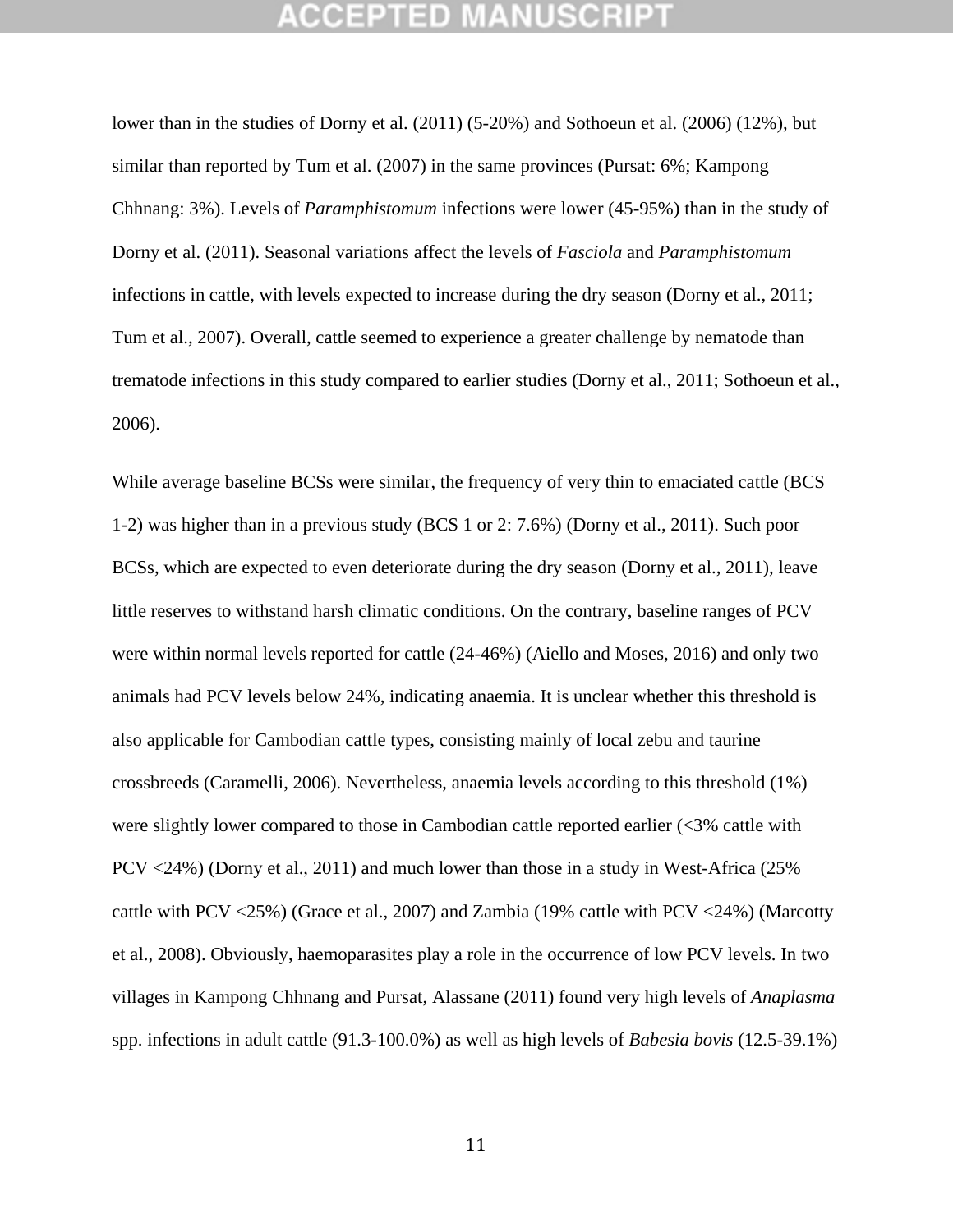and *Theileria theileri* (8.7-18.8%); however, the clinical importance of these findings was not assessed. In the current study, we did not investigate the presence of haemoparasites.

As a fast and non-invasive haematocrit evaluation tool, the FAMACHA**©** eye colour chart was developed in order to facilitate treatment decisions in sheep infected with the haematophagous *Haemonchus contortus* (Malan et al., 2001). Its use in cattle to detected anaemia in relation to nematode infections has been limited to few studies. In West-Africa, FAMACHA**©** scores of ≥4 had a sensitivity of 92.4% and specificity of 30.3% to detect anaemia (Grace et al., 2007). In the current study, average baseline FAMACHA**©** scores were higher, and the frequency of FAMACHA**©** scores of 3 or below (optimal (1) to borderline (3) levels) was lower than in earlier work (FAMACHA**©** 2 or 3: 74.5%) in the area (Dorny et al., 2011). Thus, despite having similar average PCV levels, FAMACHA**©** scores were higher in the current study in comparison with earlier work (Dorny et al., 2011). The reasons for this disparity are unknown but could be due to misinterpretation of the FAMACHA**©** scores or to the incorrect exposure of the ocular mucosa (Maia et al., 2015). Average baseline DSs were similar, yet the prevalence of loose or watery faeces was lower than in the previous study (57.3%) (Dorny et al., 2011).

#### *4.2.Impact of treatment*

The lack of an untreated control group can be considered as a limitation of this study. The inclusion of such a control group was deemed unethical in the rural Cambodian circumstances. Furthermore, we cannot exclude the presence of other pathogens interfering with the treatment effects.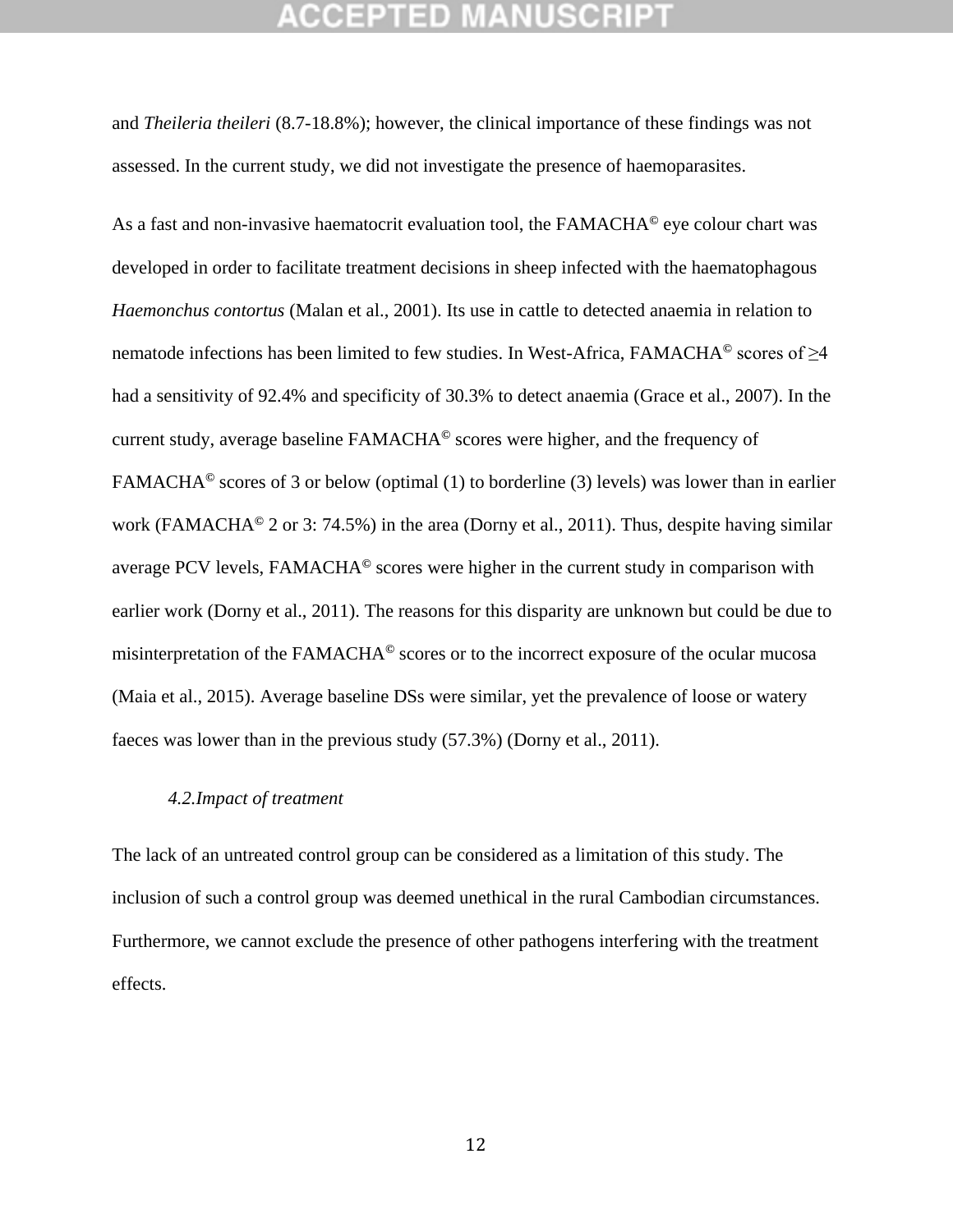#### 4.2.1. Parasitic infections

In the Zimbabwean study of Magaya et al. (2000), fenbendazole bolus-treated cattle had lower FECs than cattle without anthelmintic treatment at the end of the study (after 6 months), while no difference could be observed between bolus-treated cattle with or without protein supplementation. The same was true for the current study: at wk 6, cattle treated with anthelmintics (A) had lower FECs than those supplemented with concentrates (P); no differences could be observed between groups treated with anthelmintics with (AP) or without concentrate supplementation (P). Not surprisingly, the supplementation of protein supplements alone was not effective in decreasing FECs of GIS. However, at the end of the study, no differences in FECs could be observed between any of the treatments. The study of Magaya et al. (2000) was designed slightly different than the current study, namely, animals were treated twice with a slow release bolus, and were supplemented with cotton seed meal throughout the study. The effect of the treatment in the current study, *i.e.*, a single ivermectin + clorsulon injection at wk 0, supplementation with concentrates from wk 0 to wk 13, or both, was thus expected to be less dramatic in comparison to the Magaya et al. (2000) study.

Despite seemingly clear visual patterns over time and a significant Time  $\times$  Treatment interaction, no significant differences between treatments could be observed at specific time points for GIS prevalence. Furthermore, no interaction between treatment and time could be observed for *Paramphistomum* infections, which is not unexpected because of the limited efficacy of clorsulon against these parasites (Courtney et al., 1985). The cause of the peak in *Paramphistomum* infections at the end of April (wk 21, towards the end of the dry season) and fall afterwards is unclear, as in previous work a more continuous increase towards the end of the dry season was observed (Dorny et al., 2011).

13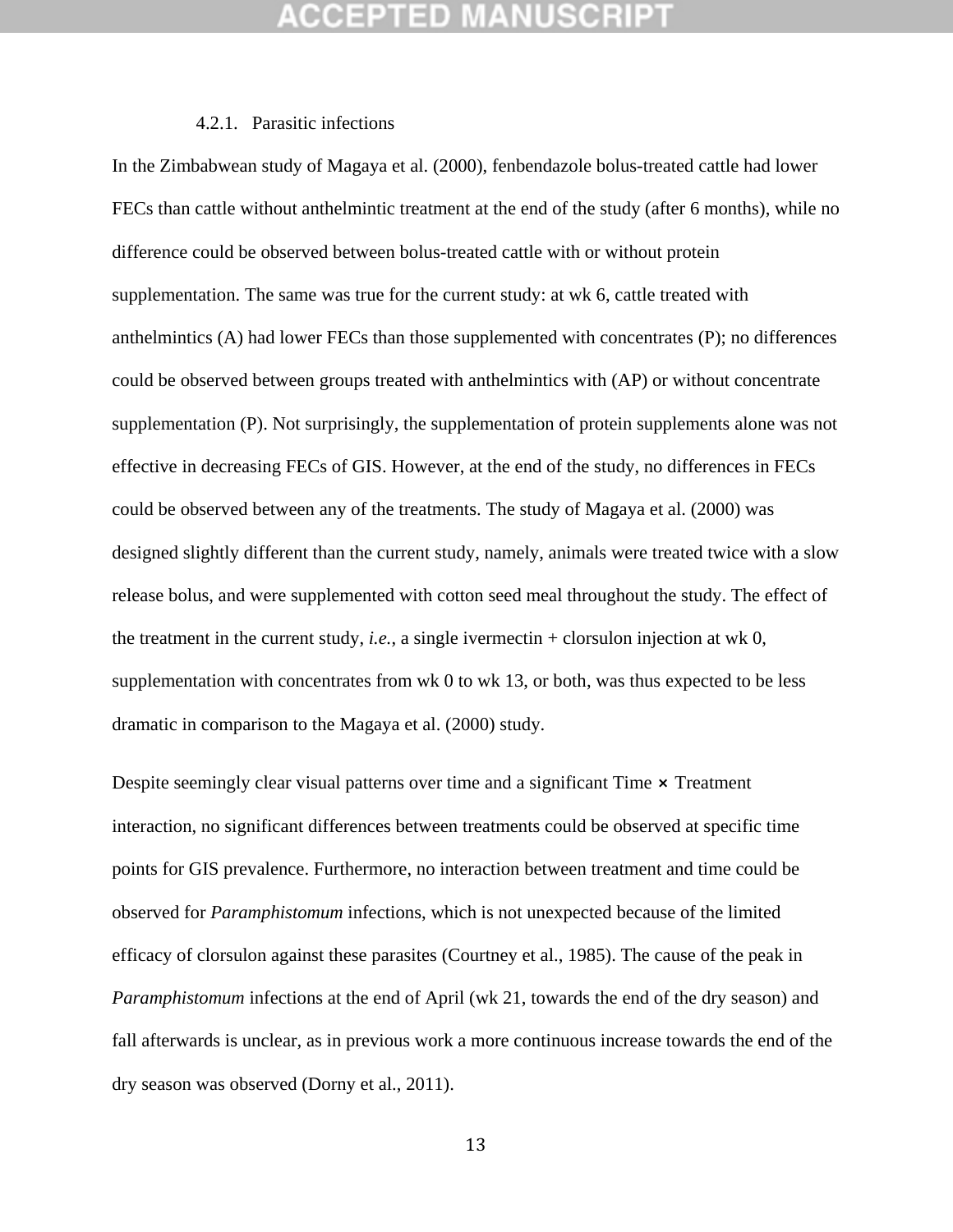### GEPTED

#### 4.2.2. Morbidity parameters

Although significant Time  $\times$  Treatment interactions for PCV, DS and HQFS were found, no significant differences between treatments could be observed at specific time points. For PCV, this is in contrast with the study of Magaya et al. (2000), where PCV levels were higher in the anthelmintic treatment + protein supplementation group versus protein supplementation and control groups. As mentioned before, the anthelmintic coverage in the study of Magaya et al (2000) was extended as compared to our study. Also, the parasite challenge and fauna in cattle in Cambodia and Zimbabwe is likely to be different, making comparisons speculative. In our study, an increase in the occurrence of loose or watery faeces was observed at wk 21 in group P, but not in groups A and AP, as measured by a DS of 2 or 3. Surprisingly, the occurrence of mild to severe HQFS did not follow the same pattern as the DS. This indicates that the use of HQFS as an alternative for DS should be done with care. FAMACHA**©** scores as well as BCS and heart girth circumferences did not seem to be affected by treatment.

Overall, the lack of treatment effect on the investigated morbidity parameters over the time period studied seems to indicate that there was no long-term added value of one treatment versus the others for the general condition of cattle. However, the morbidity parameters improved over the course of the dry season in all treatment groups, in contrast to earlier work (Dorny et al., 2011). This could be an indication of a beneficial effect of the interventions used versus no treatment at all, which should be further explored. As an alternative to supplementation with concentrates and/or providing a strategic anthelmintic treatment at the start of the dry season, an education and intervention programme, consisting of actions with regard to nutrition and parasitic infections could be proposed to Cambodian cattle farmers. Indeed, programmes including training of farmers on identifying parasitic diseases in cattle and on forage cultivation

14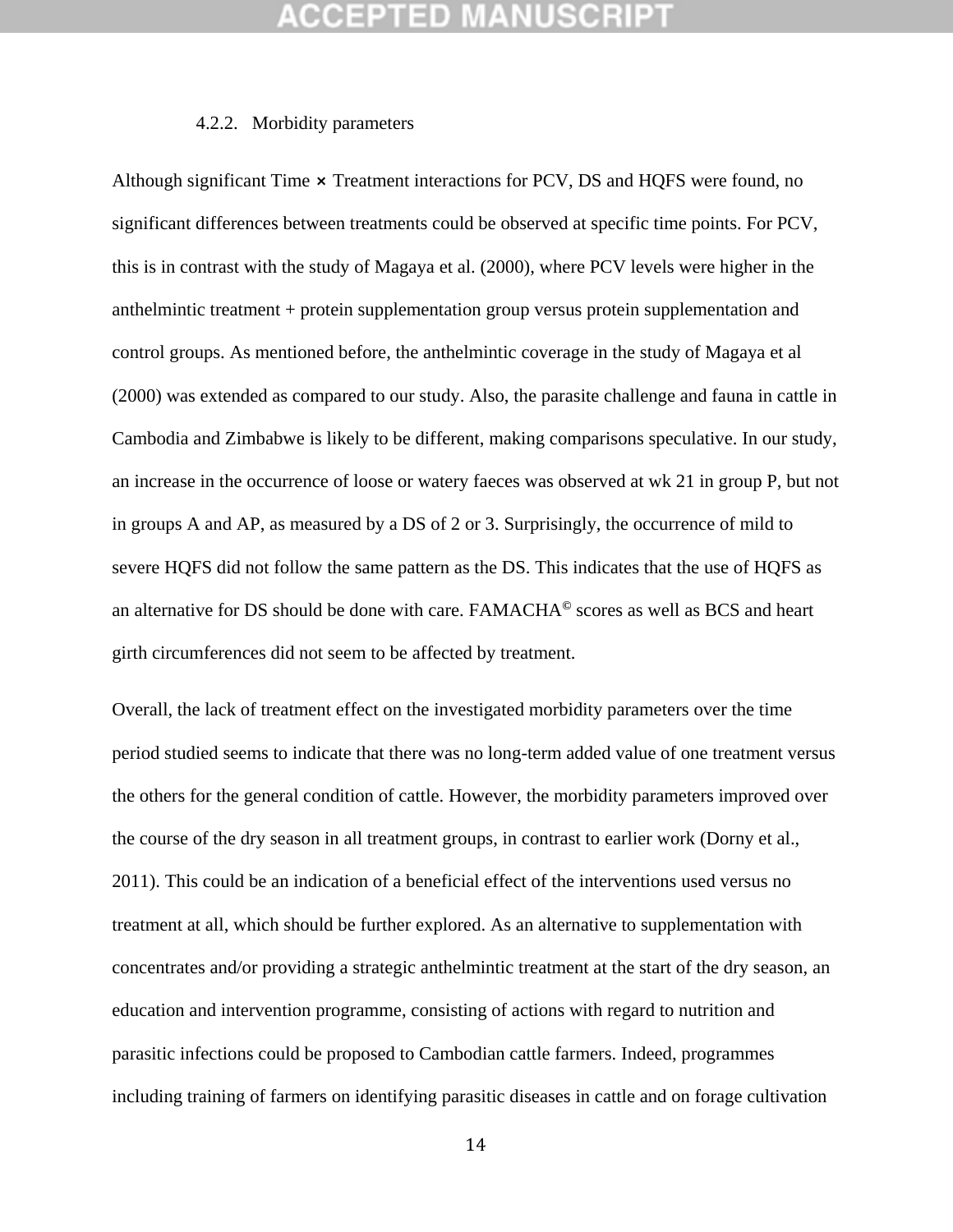and forage plot development caused promising improvement in smallholder cattle productivity as well as on farmer knowledge (Nampanya et al., 2012; Young et al., 2014).

In conclusion, in the current study we aimed to investigate the impact of anthelmintic treatment and/or protein supplementation on nematode and trematode infections as well as on morbidity parameters in six villages in West-Cambodia. While treatment groups reacted differently over time for GIS counts and prevalence, PCV, DS and HQFS, few differences at specific time points could be identified. Results of this study indicate that no clear benefit could be expected from protein supplementation during thirteen weeks with, or without a single anthelmintic treatment versus the anthelmintic treatment alone on the long-term (29 wk) level of parasite infections and morbidity status. However, in contrast to previous work, BCS and heart girths did increase over the course of the dry season in all treatment groups, indicating that these treatments had a positive impact on the general condition of cattle in the region.

### **Acknowledgements**

The present study was funded by the Flemish Interuniversity Council (VLIR), as a component of the Cambodian Parasitology project framework, implemented at the Royal University of Agriculture (RUA) and the National Veterinary Research Institute (NaVRI) in Phnom Penh. The authors are grateful for the kind cooperation of local cattle owners, and acknowledge the RUA and NaVRI technical staff and students for their much appreciated assistance during field work and laboratory analysis.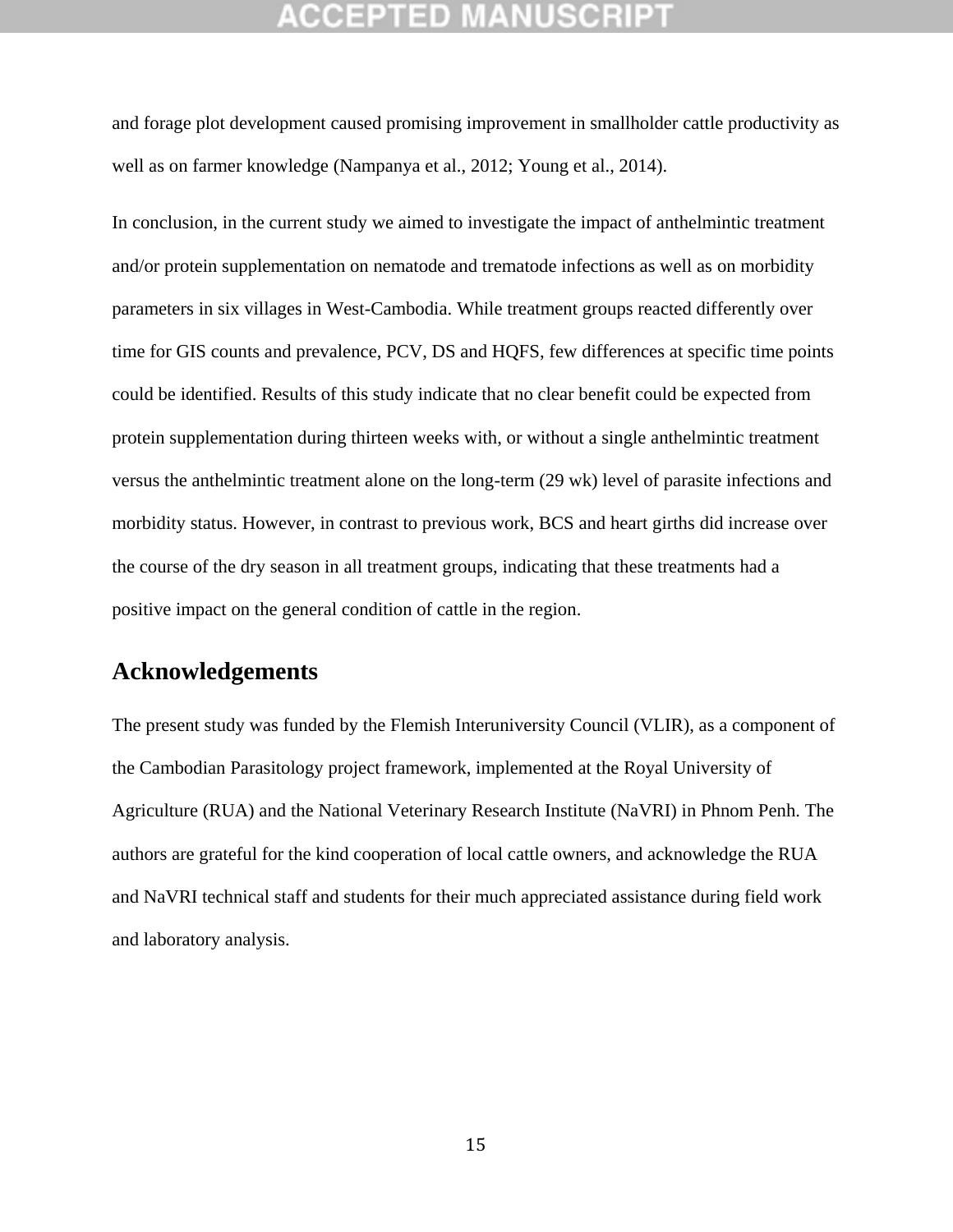### TED

### **References**

- Aiello, S.E., Moses, M.A., 2016. The Merck Veterinary Manual.  $11<sup>th</sup>$  Edition. Merck & Co., Inc., Kenilworth, N.J., U.S.A
- Alassane, A., 2011. Détection des hémoparasites dans des échantillons de bovins provenant du Cambodge. MSc thesis. Institute of Tropical Medicine, Antwerp, Belgium, 28pp.

Caramelli, D., 2006. The origins of domesticated cattle. Hum. Evol. 21, 107–122.

- Charlier, J., De Meulemeester, L., Claerebout, E., Williams, D., Vercruysse, J., 2008. Qualitative and quantitative evaluation of coprological and serological techniques for the diagnosis of fasciolosis in cattle. Vet. Parasitol. 153, 44–51.
- Christensen, R., 2015. ordinal—Regression Models for Ordinal Data.R package version 2015.6- 28. http://www.cran.r-project.org/package=ordinal/

Coop, R.L., Holmes, P.H., 1996. Nutrition and parasite interaction. Int. J. Parasitol. 26, 951–962.

- Courtney, C., Shearer, J., Plue, R., 1985. Efficacy and safety of clorsulon used concurrently with ivermectin for control of *Fasciola hepatica* in Florida beef cattle. Am. J. Vet. Res. 46, 1245–1246.
- Díaz, P., Lomba, C., Pedreira, J., Arias, M., Sánchez-Andrade, R., Suárez, J.L., Díez-Baños, P.,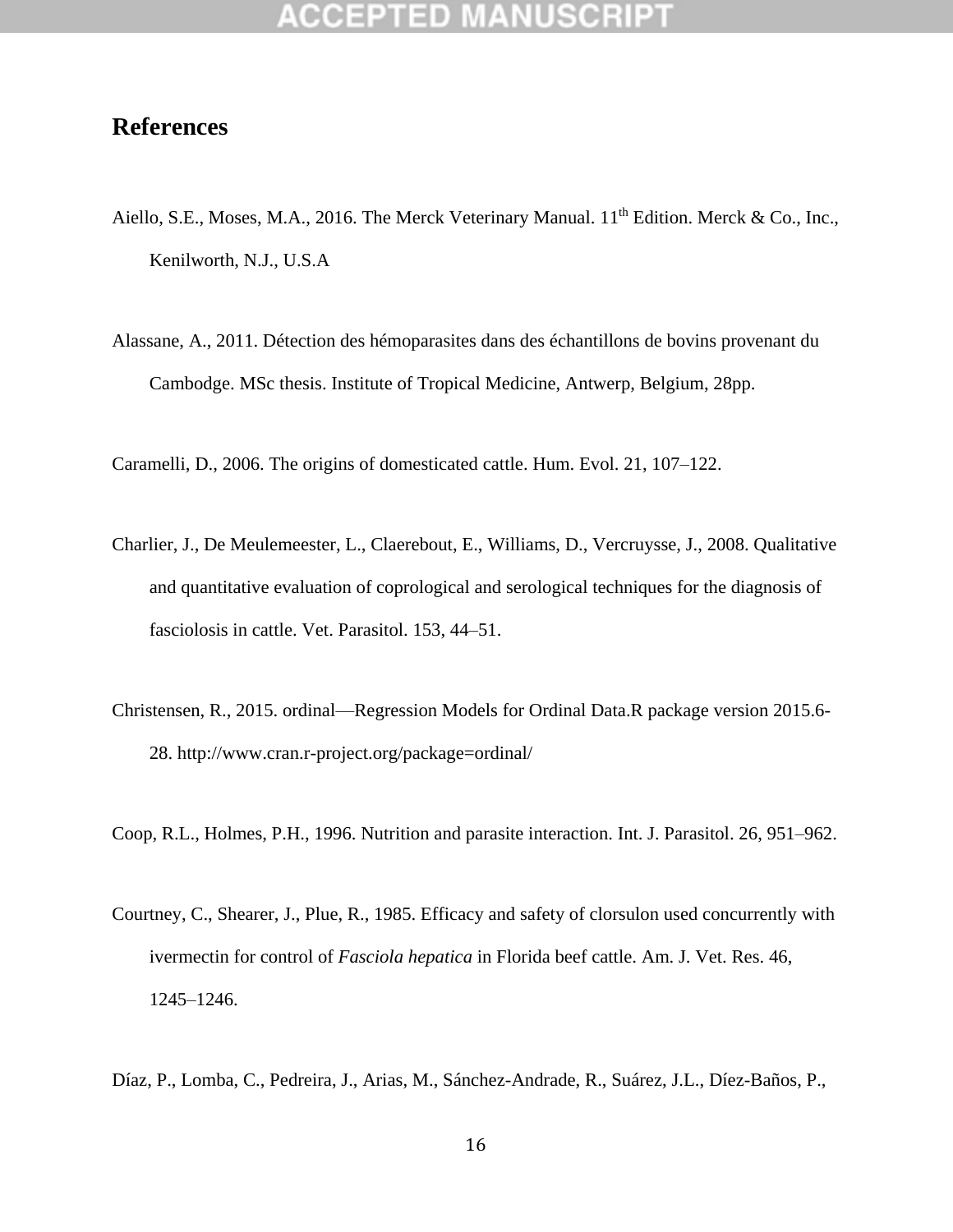Morrondo, P., Paz-Silva, A., 2006. Analysis of the IgG antibody response against Paramphistomidae trematoda in naturally infected cattle. Application to serological surveys. Vet. Parasitol. 140, 281–288.

- Dorny, P., Devleesschauwer, B., Stoliaroff, V., Sothy, M., Chea, R., Chea, B., Sourloing, H., Samuth, S., Kong, S., Nguong, K., Sorn, S., Holl, D., Vercruysse, J., 2015. Prevalence and associated risk factors of *Toxocara vitulorum* infections in buffalo and cattle calves in three provinces of central Cambodia. Korean J. Parasitol. 53, 197–200.
- Dorny, P., Stoliaroff, V., Charlier, J., Meas, S., Sorn, S., Chea, B., Holl, D., Van Aken, D., Vercruysse, J., 2011. Infections with gastrointestinal nematodes, *Fasciola* and *Paramphistomum* in cattle in Cambodia and their association with morbidity parameters. Vet. Parasitol. 175, 293–299.
- Fournier, D.A., Skaug, H.J., Ancheta, J., Ianelli, J., Magnusson, A., Maunder, M.N., Nielsen, A., Sibert, J., 2012. AD Model Builder: using automatic differentiation for statistical inference of highly parameterized complex nonlinear models. Optim. Methods Softw. 27, 233–249.
- Grace, D., Himstedt, H., Sidibe, I., Randolph, T., Clausen, P.H., 2007. Comparing FAMACHA© eye color chart and Hemoglobin Color Scale tests for detecting anemia and improving treatment of bovine trypanosomosis in West Africa. Vet. Parasitol. 147, 26–39.
- Jones, J., Mitchell, E., Redman, E., Gilleard, J., 2009. *Toxocara vitulorum* infection in a cattle herd in the UK. Vet. Rec. 164, 171–172.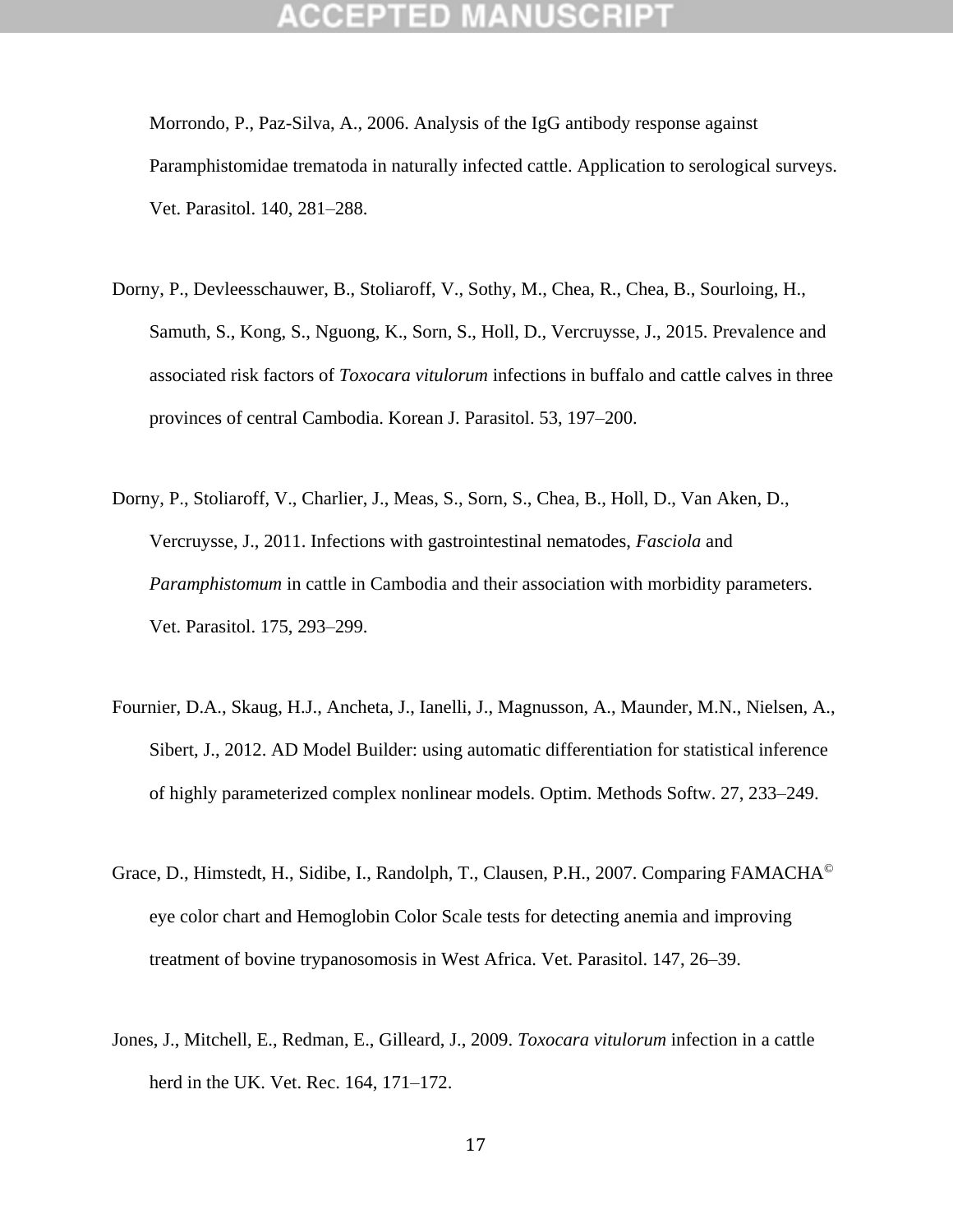- Lesosky, M., Dumas, S., Conradie, I., Handel, I.G., Jennings, A., Thumbi, S., Toye, P., de Clare Bronsvoort, B.M., 2012. A live weight-heart girth relationship for accurate dosing of east African shorthorn zebu cattle. Trop. Anim. Health Prod. 45, 311-316.
- Lotfollahzadeh, S., Mohri, M., Rangjbar Bahadori, S., Mokhber Dezfouly, M., Tajik, P., 2002. The relationship between normocytic, hypochromic anaemia and iron concentration together with hepatic enzyme activities in cattle infected with *Fasciola hepatica*. J. Helminthol. 82, 85–88.
- Loyacano, A., Williams, J., Gurie, J., DeRosa, A., 2002. Effect of gastrointestinal nematode and liver fluke infections on weight gain and reproductive performance of beef heifers. Vet. Parasitol. 107, 227–234.
- Magaya, A., Mukaratirwa, S., Willingham, A.L., Kyvsgaard, N., Thamsborg, S., 2000. Effects of anthelmintic treatment and feed supplementation on grazing Tuli weaner steers naturally infected with gastrointestinal nematodes. J. S. Afr. Vet. Assoc. 71, 31–37.
- Maia, D., Rosalinski-Moraes, F., de Torres-Acosta, J.F., Cintra, M.C.R., Sotomaior, C.S., 2015. FAMACHA© system assessment by previously trained sheep and goat farmers in Brazil. Vet. Parasitol. 209, 202–209.
- Malan, F.S., Van Wyk, J.A., Wessels, C.D., 2001. Clinical evaluation of anaemia in sheep: early trials. Onderstepoort J. Vet. Res. 68, 165–74.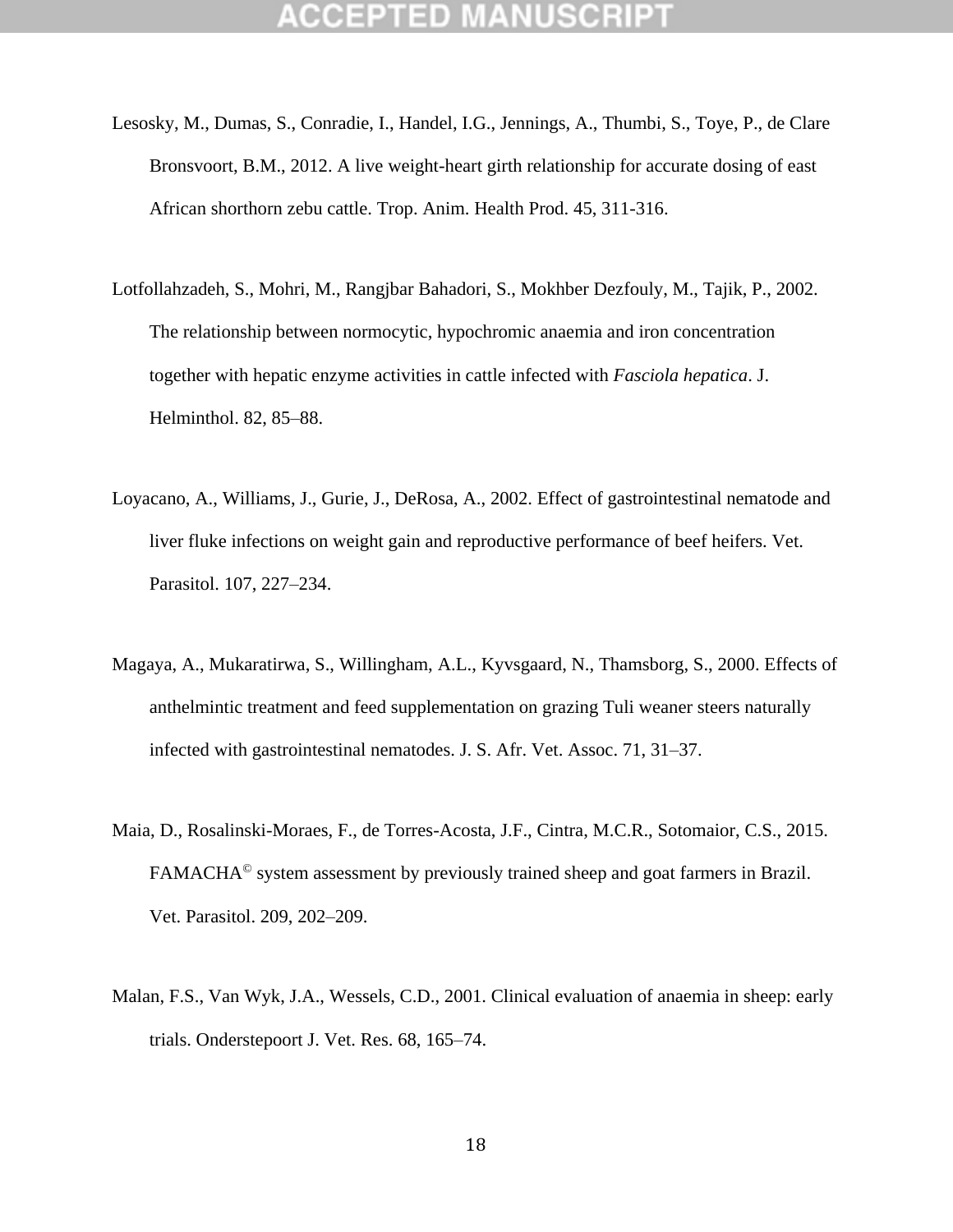- Marcotty, T., Simukoko, H., Berkvens, D., Vercruysse, J., Praet, N., Van den Bossche, P., 2008. Evaluating the use of packed cell volume as an indicator of trypanosomal infections in cattle in eastern Zambia. Prev. Vet. Med. 87, 288–300.
- Nampanya, S., Suon, S., Rast, L., Windsor, P.A., 2012. Improvement in smallholder farmer knowledge of cattle production, health and biosecurity in southern Cambodia between 2008 and 2010. Transbound. Emerg. Dis. 59, 117–127.
- R Core Team, 2016. R: A language and environment for statistical computing. http://www.rproject.org/
- Samkol, P., Sath, K., Patel, M., Windsor, P.A., Holtenius, K., 2015. Survey of smallholder beef cattle production systems in different agro-ecological zones of Cambodia. Trop. Anim. Health Prod. 1299–1306.
- Skaug, H., Fournier, D., Nielsen, A., Magnusson, A., Bolker, B., 2012. glmmADMB Generalized linear mixed models using AD model builder. R package version 0.7, 2012. http://glmmadmb.r-forge.r-project.org
- Sothoeun, S., Davun, H., Copeman, B., 2006. Abattoir study on *Fasciola gigantica* in Cambodian cattle. Trop. Anim. Health Prod. 38, 113–115.
- Thienpont, D., Rochette, F., Vanparijs, O., 1986. Diagnosing helminthiasis by coprological examination. Janssen Research Foundation, Beerse, Belgium.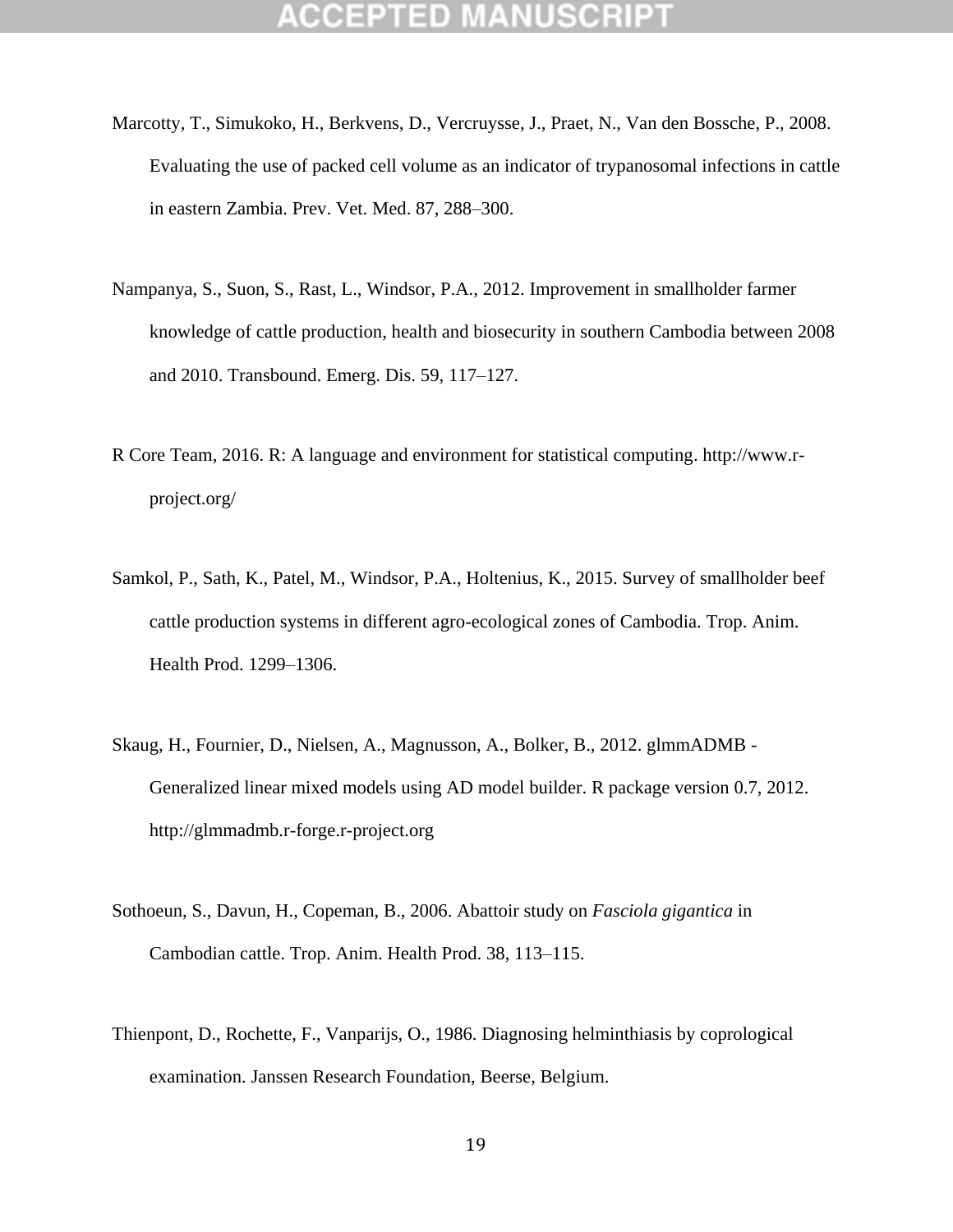- Tum, S., Puotinen, M.L., Skerratt, L.F., Chan, B., Sothoeun, S., 2007. Validation of a geographic information system model for mapping the risk of fasciolosis in cattle and buffaloes in Cambodia. Vet. Parasitol. 143, 364–367.
- Van Aken, D., Vercruysse, J., Dargantes, A.P., Lagapa, J.T., Raes, S., Shaw, D.J., 1997. Pathophysiological aspects of *Mecistocirrus digitatus* (Nematoda: Trichostrongylidae) infection in calves. Vet. Parasitol. 69, 255–263.
- Vercruysse, J., Claerebout, E., 2001. Treatment vs non-treatment of helminth infections in cattle: Defining the threshold. Vet. Parasitol. 98, 195–214.

Wickham, H., 2009. ggplot2: Elegant graphics for data analysis. Springer-Verlag, New York.

- Wickham, H., Francois, R., 2016. Dplyr: A grammar of data manipulation. R package version 0.5.0. https://github.com/hadley/dplyr
- Wildman, E., Jones, G., Wagner, P., Boman, R., 1982. A dairy cow body condition scoring system and its relationship to selected production characteristics. J. Dairy Sci. 65, 495–501.
- Young, J.R., Rast, L., Suon, S., Bush, R.D., Henry, L.A., Windsor, P.A., 2014. The impact of best practice health and husbandry interventions on smallholder cattle productivity in southern Cambodia. Anim. Prod. Sci. 54, 629–637.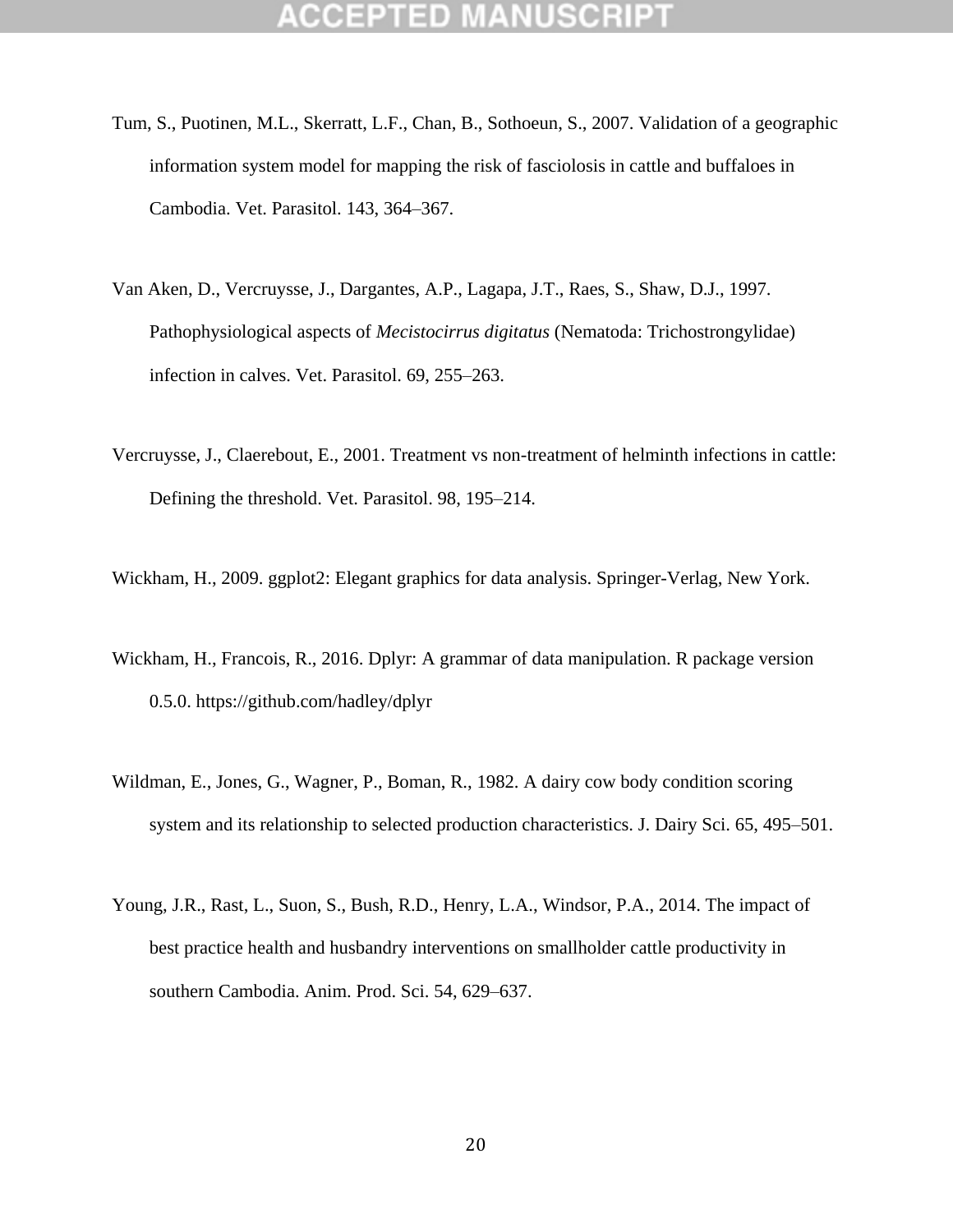#### **Figure captions**

Fig. 1. Geometric mean faecal eggs counts (FEC) of gastro-intestinal strongyles (GIS), expressed as eggs per gram (EPG) in cattle treated with anthelmintics (A) at wk 0, supplemented with concentrates (P) from wk 0 to wk 13, or both (AP) in six villages in Cambodia. Wk 0: start of the study, wk 29: end of the study. Data points represent fixed effects of the base model with treatment, time, and their interaction as fixed effects, and animal and village as random factors.

**Fig. 2.** Prevalence of gastro-intestinal strongyles (GIS) in cattle treated with anthelmintics (A) at wk 0, supplemented with concentrates (P) from wk 0 to wk 13, or both (AP) in six villages in Cambodia. Wk 0: start of the study, wk 29: end of the study. Data points represent fixed effects of the base model with treatment, time, and their interaction as fixed effects, and animal and village as random factors.

**Fig. 3.** Packed cell volume (PCV) in cattle treated with anthelmintics (A) at wk 0, supplemented with concentrates (P) from wk 0 to wk 13, or both (AP) in six villages in Cambodia. Wk 0: start of the study, wk 29: end of the study. Data points represent fixed effects of the base model with treatment, time, and their interaction as fixed effects, and animal and village as random factors.

Fig. 4. The prevalence of loose or watery feces<sup>1</sup> in cattle treated with anthelmintics  $(A)$  at wk 0, supplemented with concentrates (P) from wk 0 to wk 13, or both (AP) in six villages in Cambodia. Wk 0: start of the study, wk 29: end of the study. Data points represent fixed effects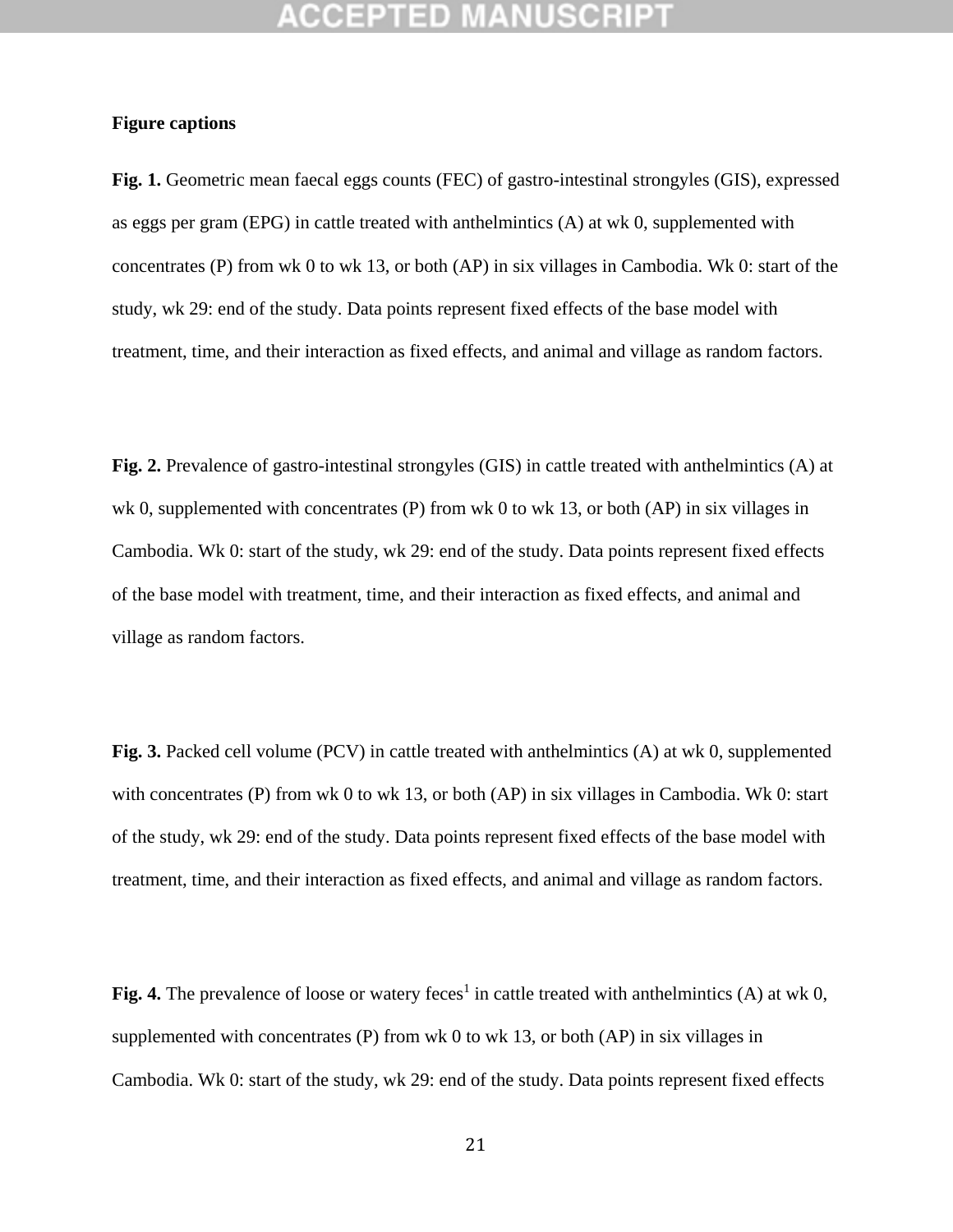of the base model with treatment, time, and their interaction as fixed effects, and animal and village as random factors. <sup>1</sup>Equals diarrhoea scores (DS) of 2 or 3.

Fig. 5. Prevalence of mild or severe hind quarter fouling<sup>1</sup> in cattle treated with anthelmintics  $(A)$ at wk 0, supplemented with concentrates (P) from wk 0 to wk 13, or both (AP) in six villages in Cambodia. Wk 0: start of the study, wk 29: end of the study. Data points represent fixed effects of the base model with treatment, time, and their interaction as fixed effects, and animal and village as random factors. <sup>1</sup>Equals hind quarter fouling scores (HQFS) of 2 or 3.

**Fig. 6.** Prevalence of *Paramphistomum* in cattle treated with anthelmintics (A) at wk 0, supplemented with concentrates (P) from wk 0 to wk 13, or both (AP) in six villages in Cambodia. Wk 0: start of the study, wk 29: end of the study. Data points represent fixed effects of the base model with treatment, time, and their interaction as fixed effects, and animal and village as random factors.

**Fig. 7.** FAMACHA<sup>©</sup> scores in cattle treated with anthelmintics (A) at wk 0, supplemented with concentrates (P) from wk 0 to wk 13, or both (AP) in six villages in Cambodia. Wk 0: start of the study, wk 29: end of the study. Data points represent fixed effects of the base model with treatment, time, and their interaction as fixed effects, and animal and village as random factors. "Optimal to acceptable": FAMACHA<sup> $\circ$ </sup> = 1 or 2, "Borderline": FAMACHA<sup> $\circ$ </sup> = 3, "Dangerous to fatal": FAMACHA<sup> $\circ$ </sup> = 4 or 5.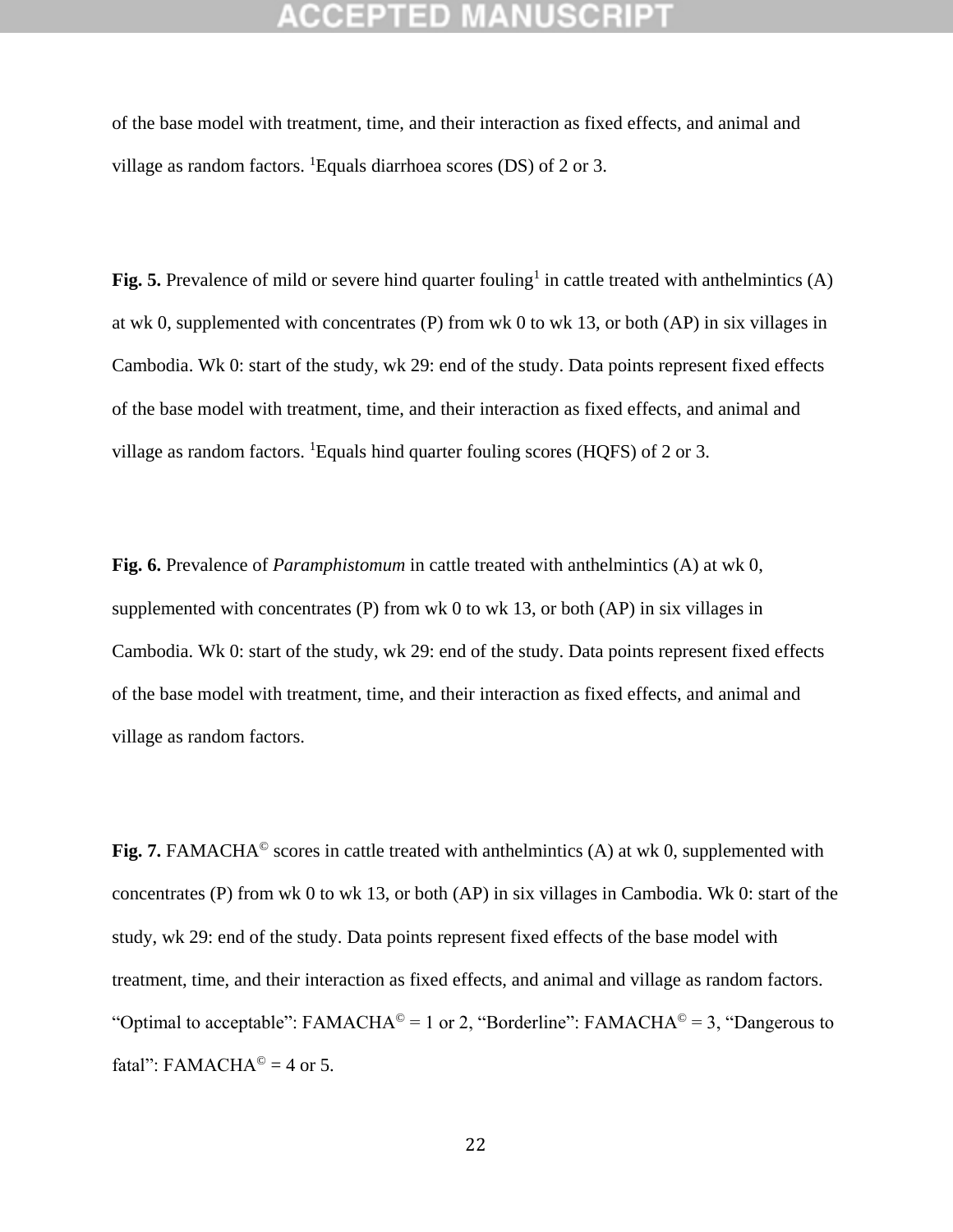**Fig. 8.** Heart girth circumferences of cattle treated with anthelmintics (A) at wk 0, supplemented with concentrates (P) from wk 0 to wk 13, or both (AP) in six villages in Cambodia. Wk 0: start of the study, wk 29: end of the study. Data points represent fixed effects of the base model with treatment, time, and their interaction as fixed effects, and animal and village as random factors.

**Fig. 9.** Body condition scores (BCS) in cattle treated with anthelmintics (A) at wk 0, supplemented with concentrates (P) from wk 0 to wk 13, or both (AP) in six villages in Cambodia. Wk 0: start of the study, wk 29: end of the study. Data points represent fixed effects of the base model with treatment, time, and their interaction as fixed effects, and animal and village as random factors. "Emaciated to poor": BCS = 1 or 2, "Borderline to good condition":  $BCS = 3$  or 4, "Very good":  $BCS = 5$ .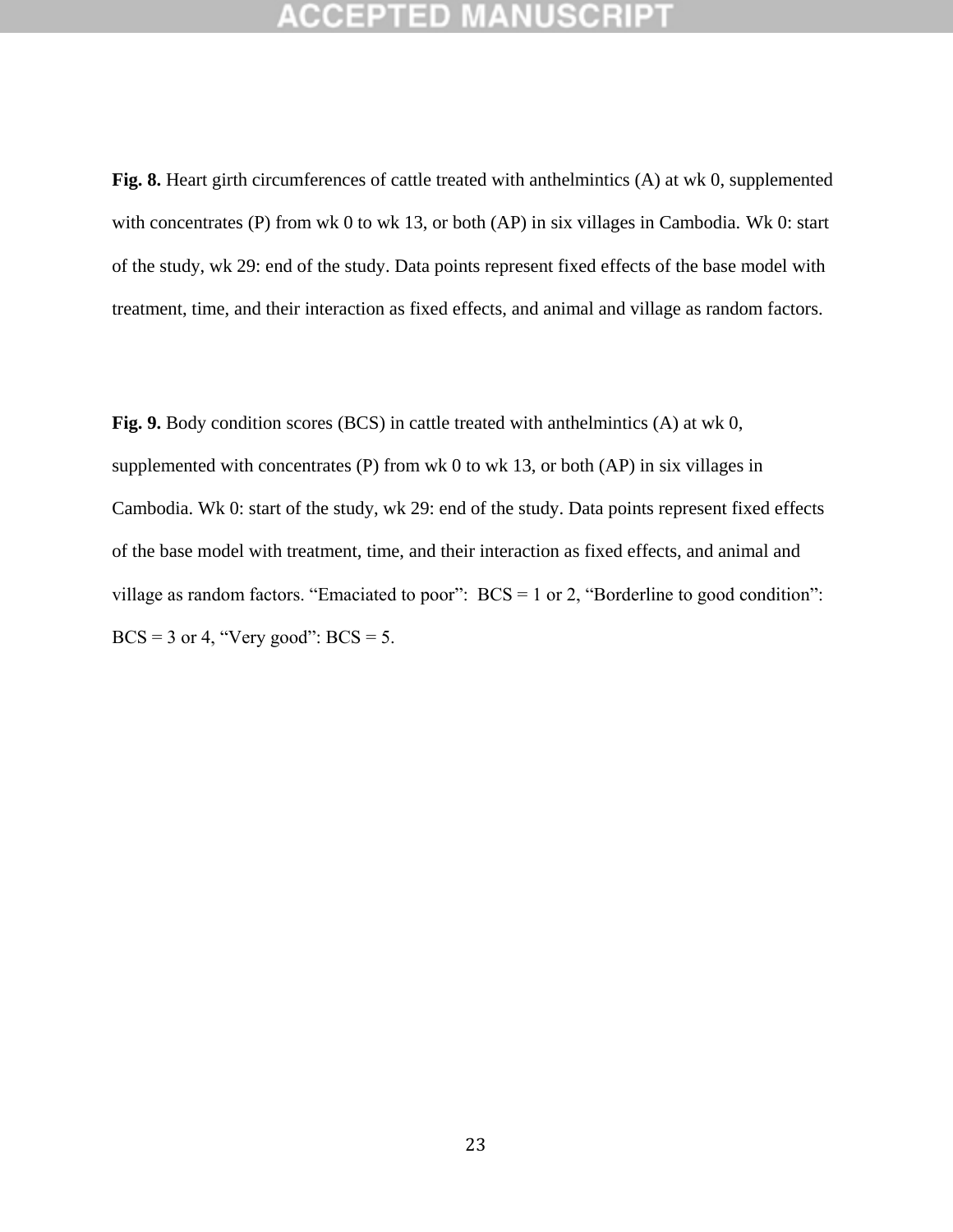



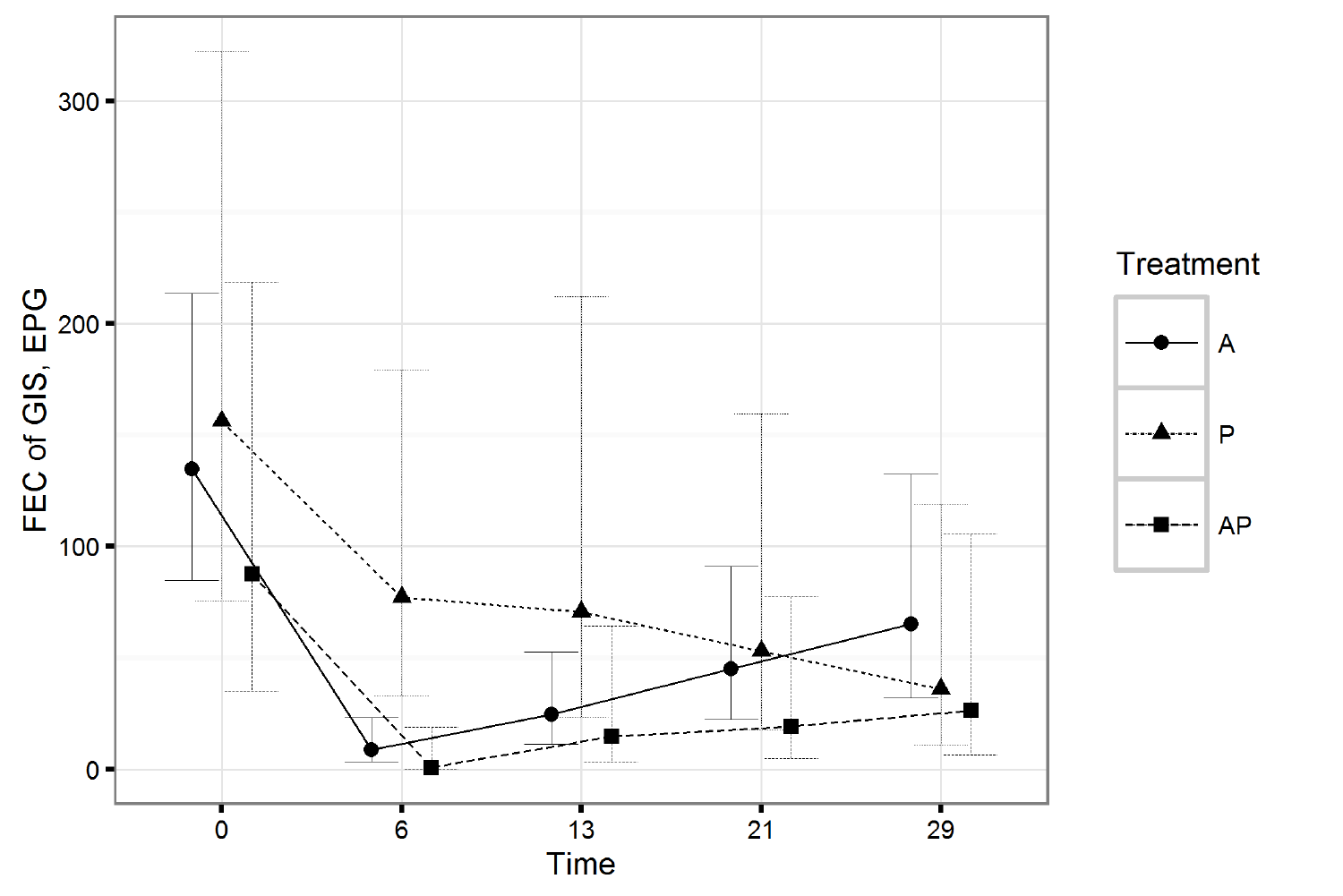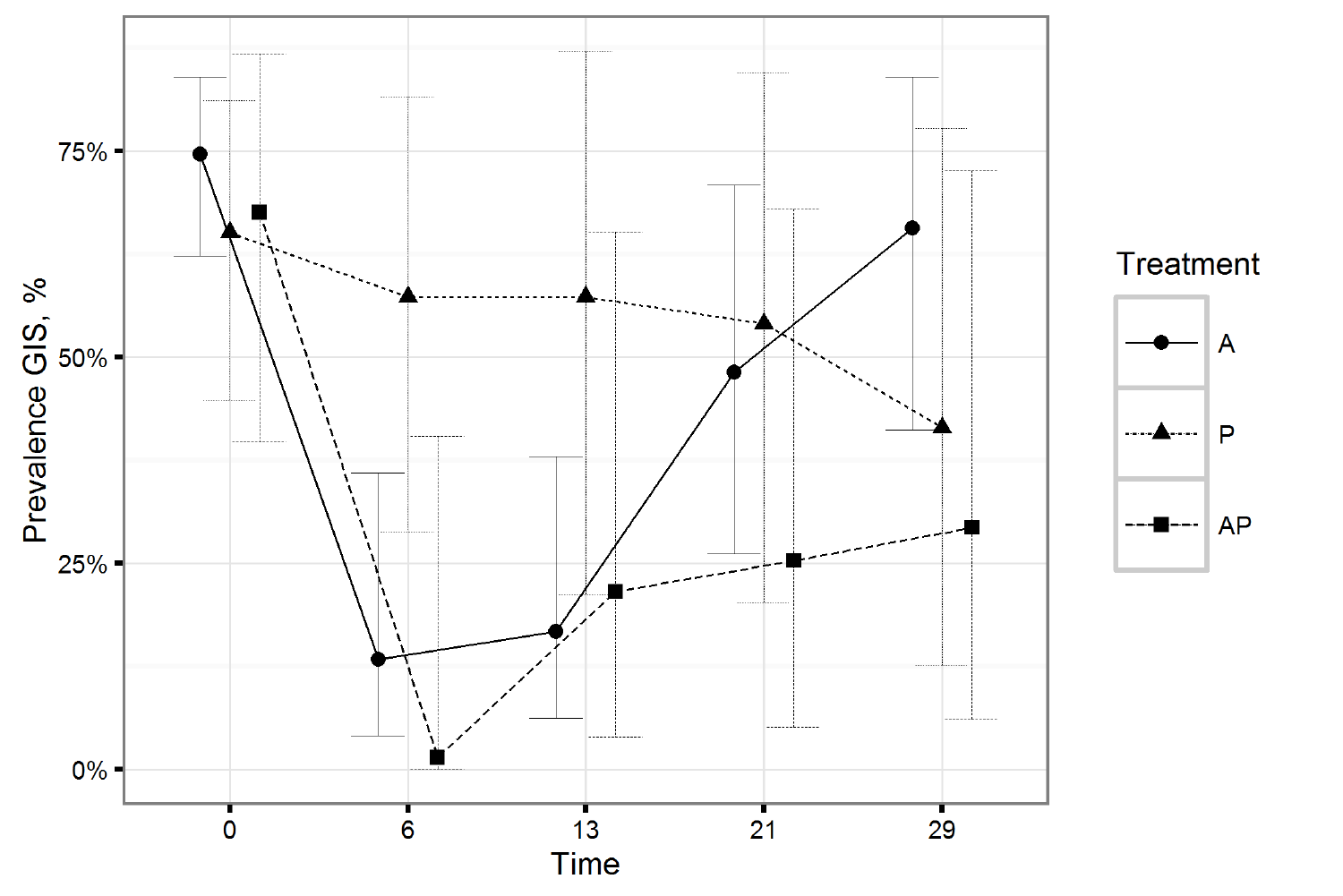

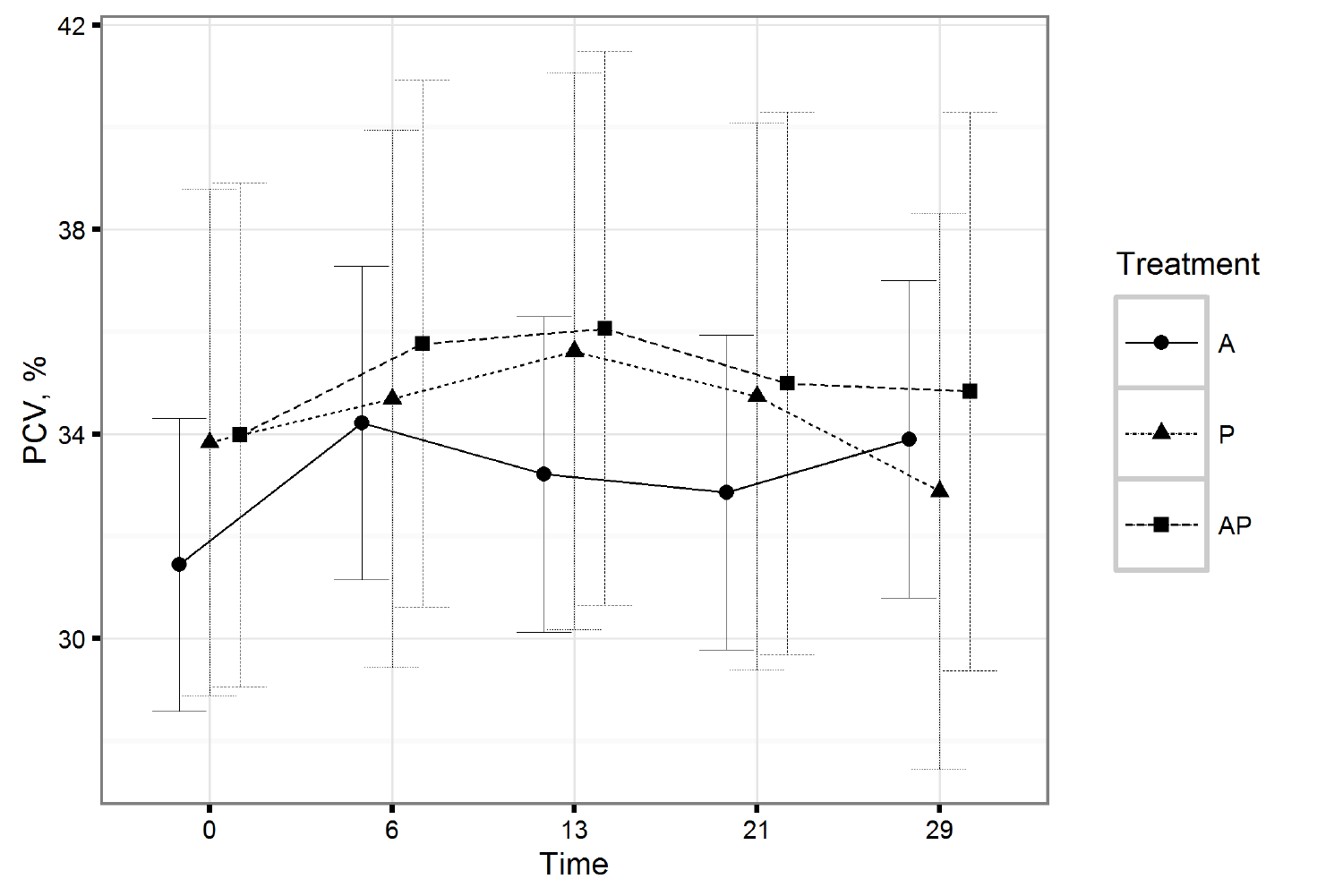



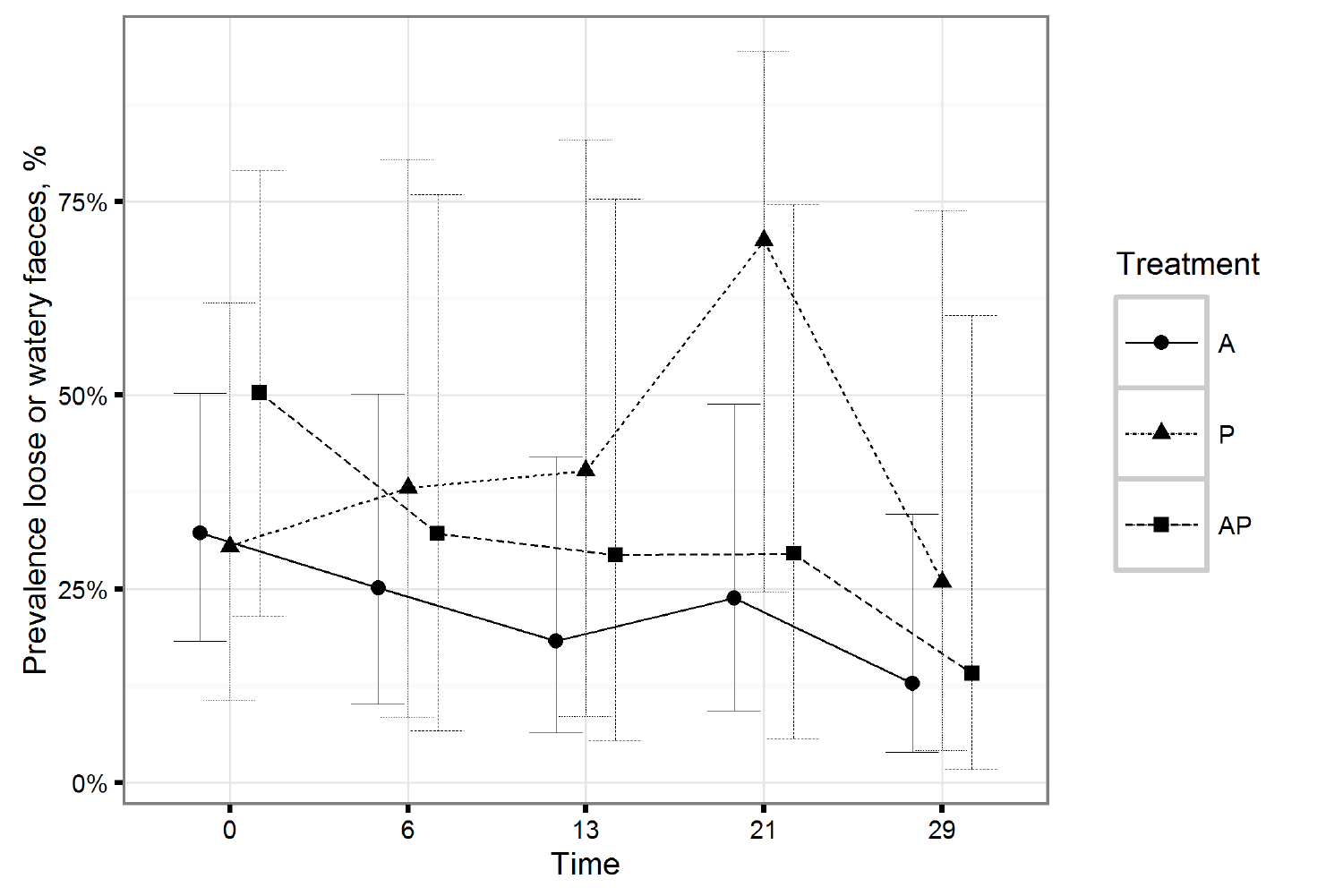

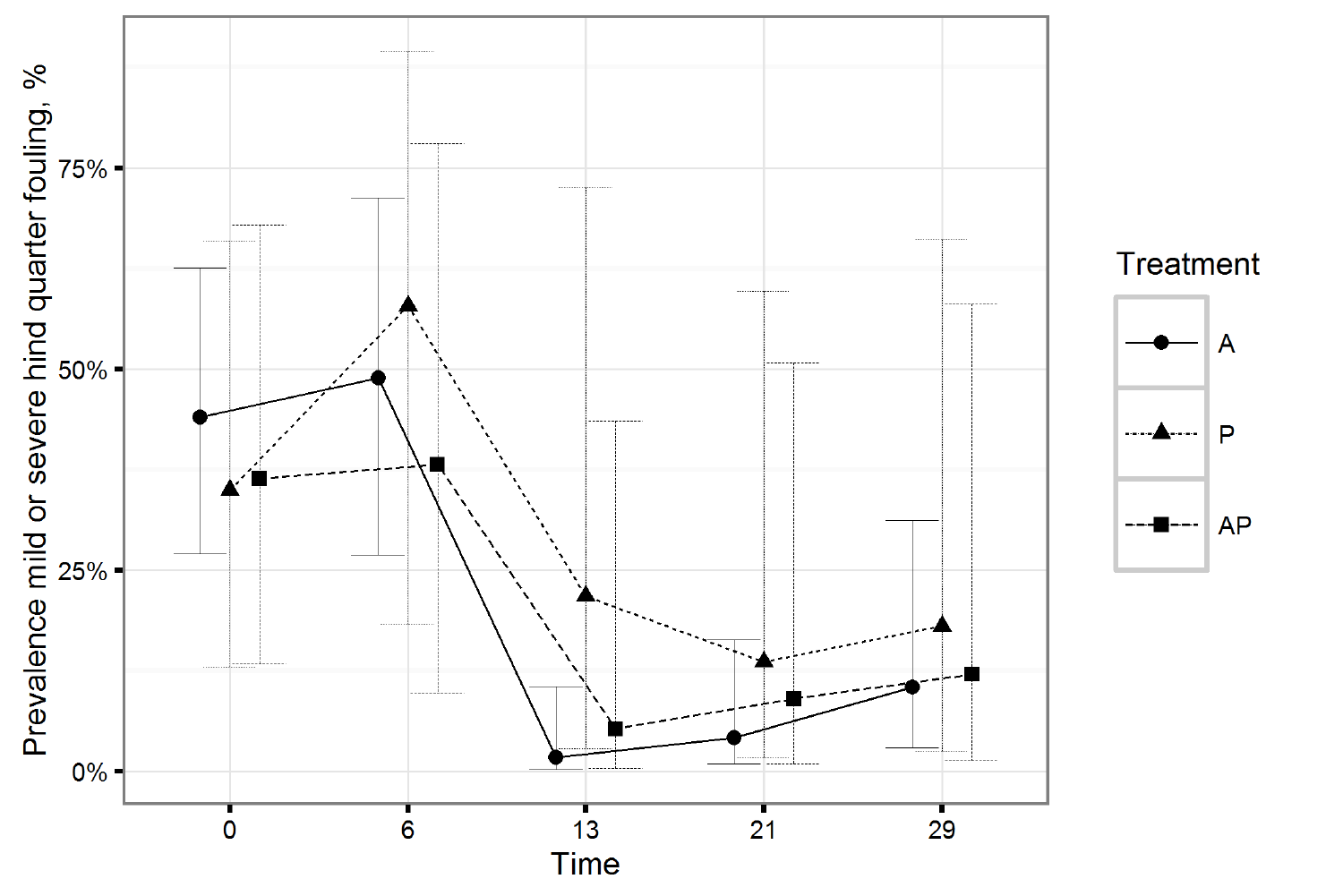



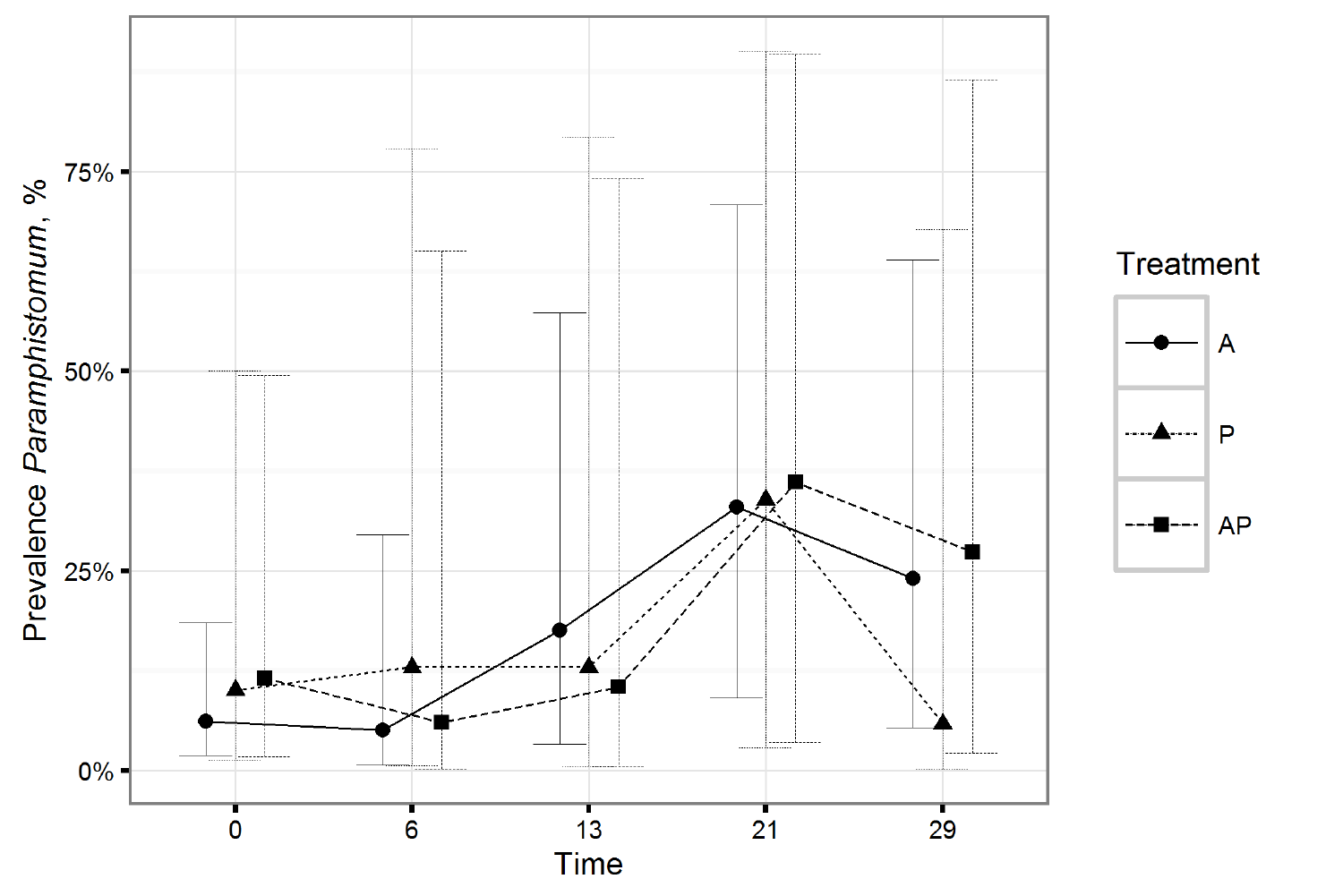



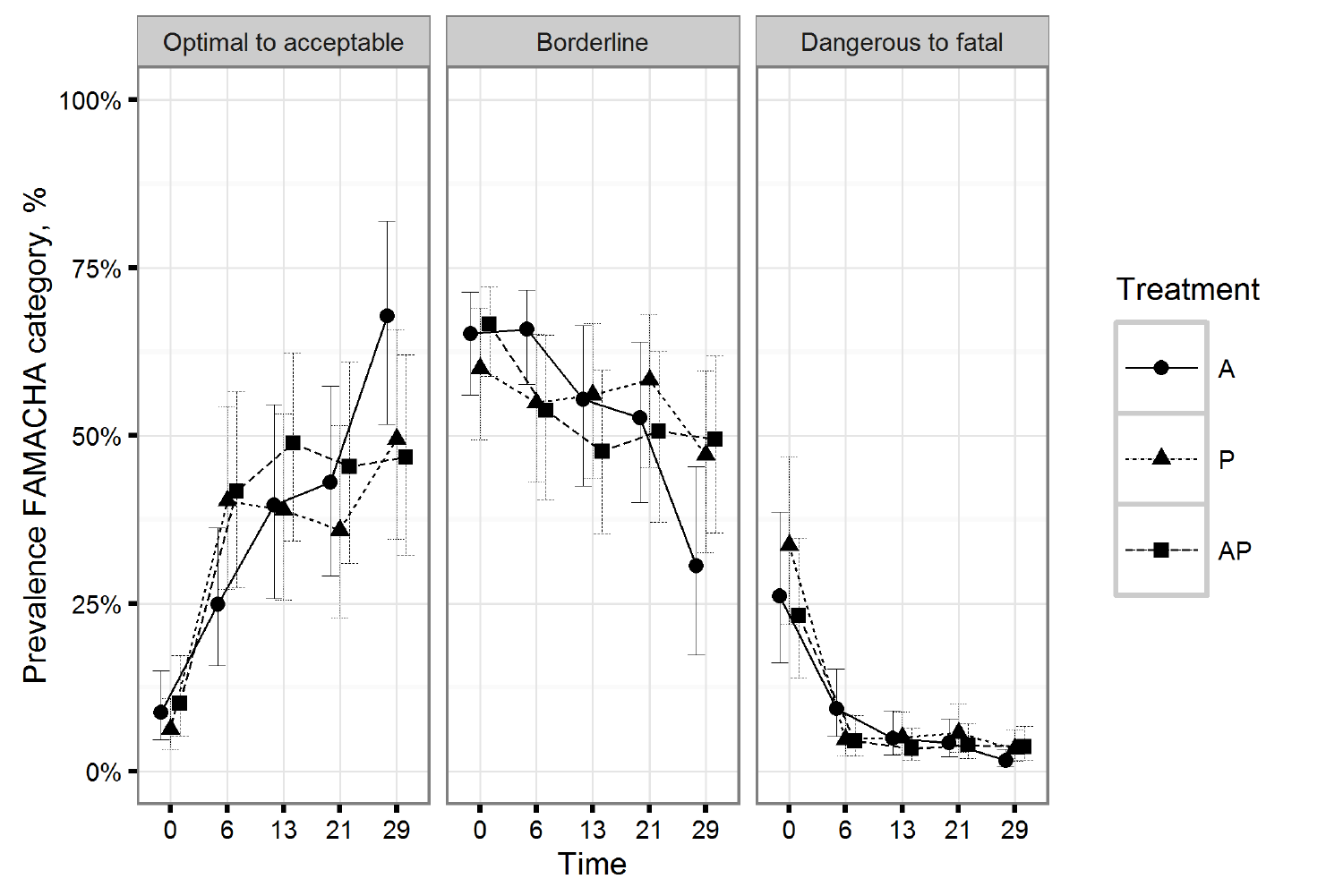

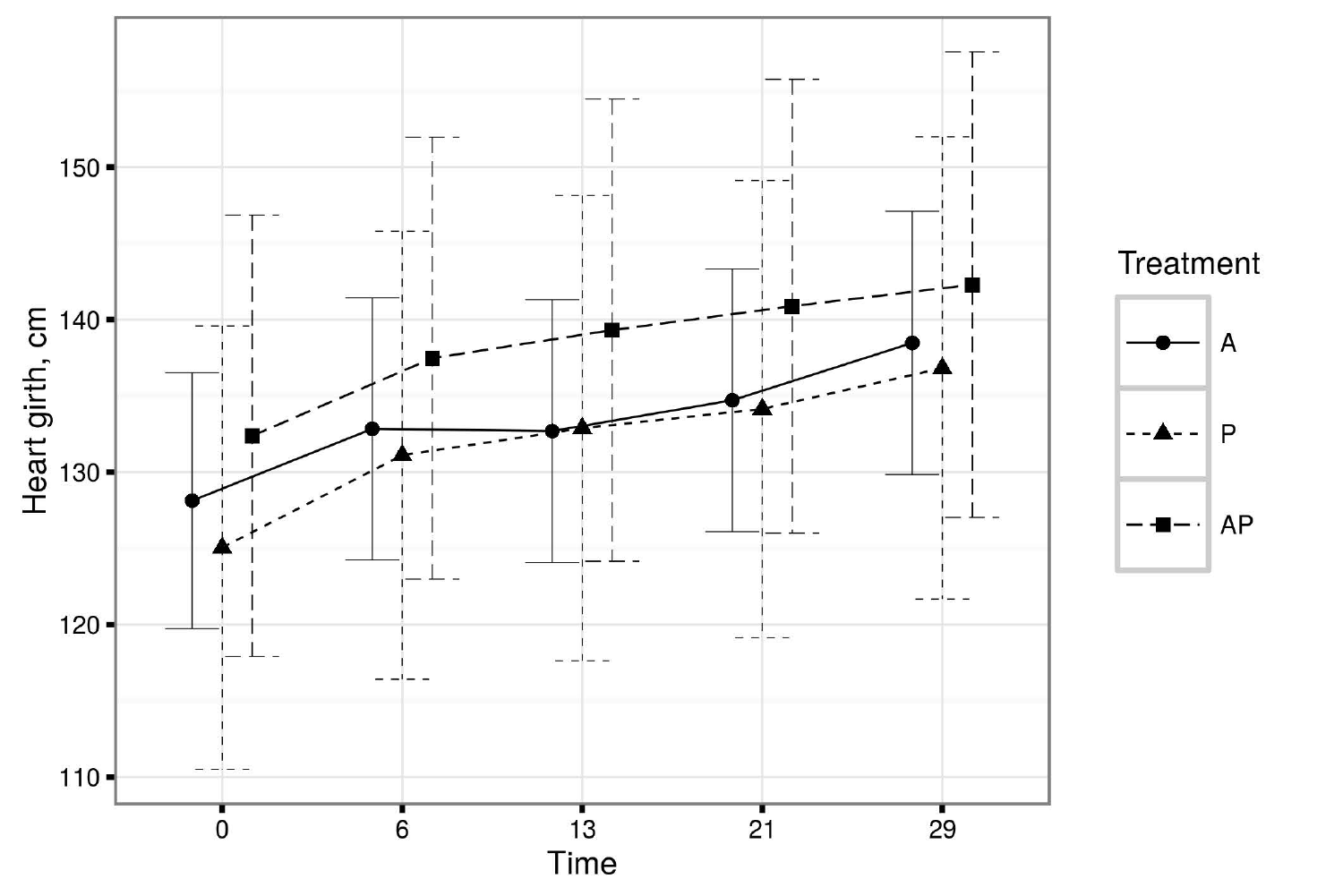

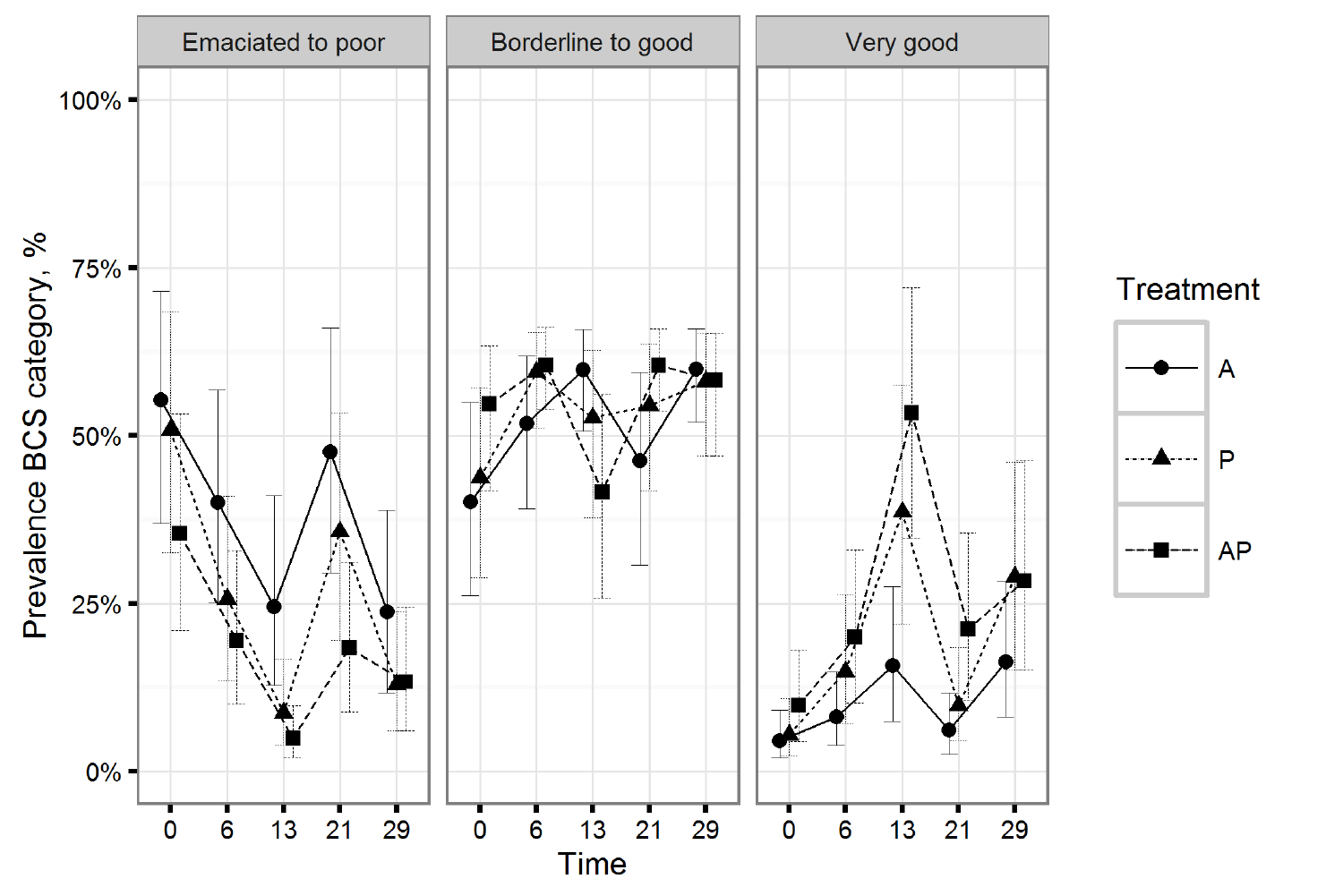#### **CCEPTED MANUSCRIPT** Δ

### **Tables**

Table 1. Characteristics of cattle enrolled in the trial and prevalence of gastrointestinal strongyle and trematode infections in these cattle in six villages in Cambodia.

|                       |                   | Treatment <sup>1</sup> |            |            |
|-----------------------|-------------------|------------------------|------------|------------|
| Variable <sup>2</sup> | Time <sup>3</sup> | $\mathbf{A}$           | ${\bf P}$  | AP         |
|                       |                   | $(n = 70)$             | $(n = 61)$ | $(n = 62)$ |
| Adult $(\%)$          | wk 0-29           | 70.0                   | 47.5       | 69.4       |
| Male $(\%)$           | wk 0-29           | 30.0                   | 49.2       | 33.9       |
|                       |                   |                        |            |            |
| GIS(%)                | Owwk 0            | 72.9                   | 63.9       | 66.1       |
|                       | 29wwk 29          | 64.7                   | 42.3       | 30.8       |
| Paramphistomum (%)    | wk <sub>0</sub>   | 10.2                   | 17.2       | 16.3       |
|                       | wk 29             | 31.4                   | 12.0       | 31.6       |
| Fasciola (%)          | wk <sub>0</sub>   | 6.1                    | 0.0        | 4.7        |
|                       | wk 29             | 0.0                    | 0.0        | 2.6        |

<sup>1</sup>A: treatment with anthelmintics at wk 0, P: supplementation with concentrates from wk 0 to wk 13, AP: treatment +

supplementation

 ${}^{2}$ GIS = gastrointestinal strongyles

3wk 0: start of the experiment; wk 29: end of the experiment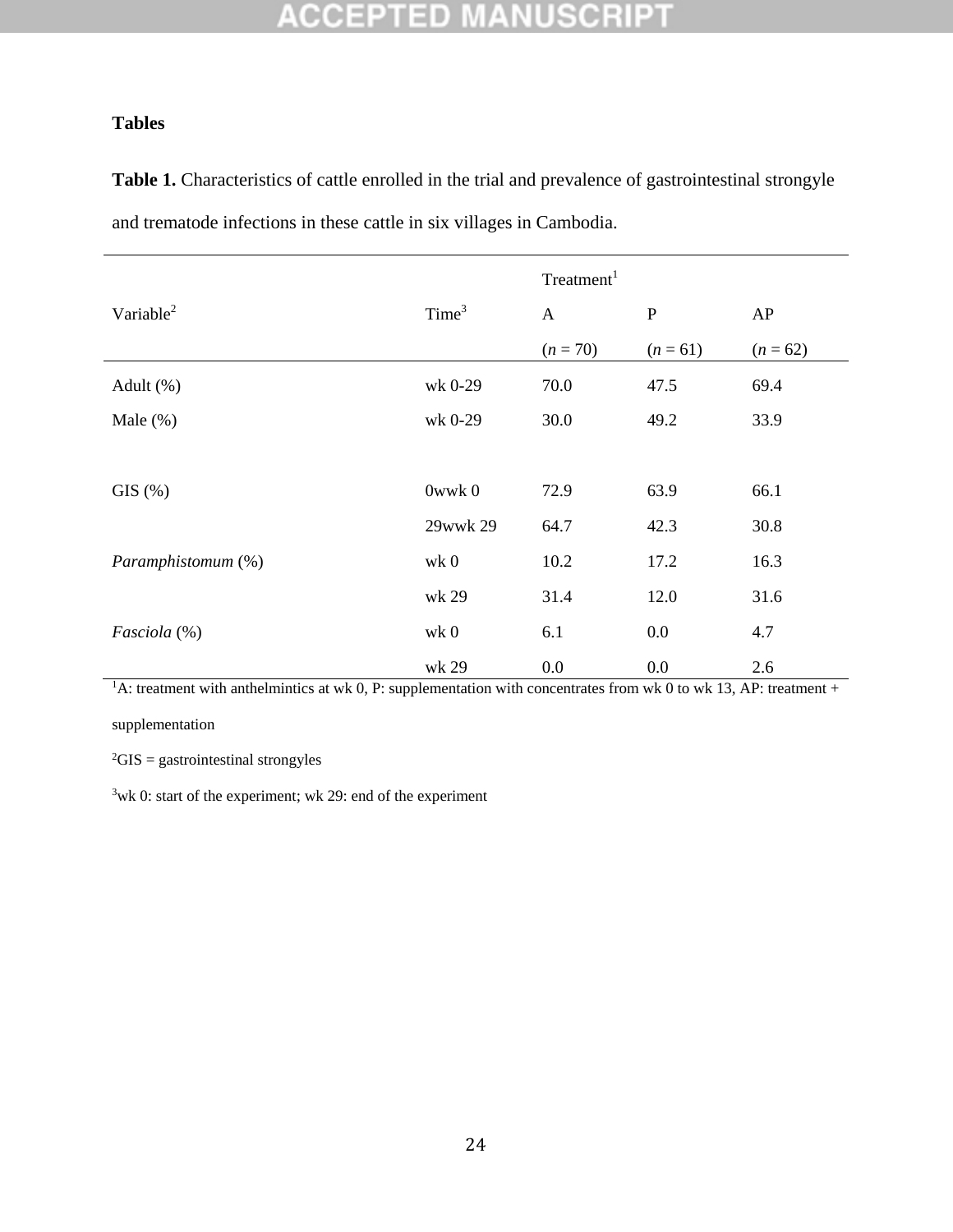#### **IUSCR** 1 D

**Table 2.** Descriptive statistics of faecal egg counts of gastrointestinal strongyles as well as morbidity parameters in cattle in six villages in Cambodia.

|                            |                   |       | Treatment <sup>1</sup> |       |            |       |            |
|----------------------------|-------------------|-------|------------------------|-------|------------|-------|------------|
|                            |                   |       | $\mathbf A$            |       | ${\bf P}$  |       | ${\sf AP}$ |
|                            |                   |       | $(n = 70)$             |       | $(n = 61)$ |       | $(n = 62)$ |
| Variable <sup>2</sup>      | Time <sup>3</sup> | Mean  | Min-max                | Mean  | Min-max    | Mean  | Min-max    |
| GIS (FEC)                  | wk <sub>0</sub>   | 148.6 | $0 - 700$              | 249.2 | 0-2350     | 108.9 | $0 - 900$  |
|                            | wk 29             | 74.5  | $0 - 300$              | 51.0  | $0 - 550$  | 33.7  | $0 - 300$  |
|                            |                   |       |                        |       |            |       |            |
| $PCV$ $(\% )$              | wk <sub>0</sub>   | 31.4  | 15-41                  | 33.9  | 24-46      | 34.0  | 23-44      |
|                            | wk 29             | 33.5  | $25 - 45$              | 32.9  | 23-43      | 34.5  | 25-46      |
| <b>FAMACHA<sup>®</sup></b> | wk <sub>0</sub>   | 3.2   | $2 - 4$                | 3.3   | $2 - 5$    | 3.1   | $2 - 5$    |
|                            | wk 29             | 2.4   | $2 - 3$                | 2.5   | $2 - 4$    | 2.6   | $2 - 4$    |
| <b>HQFS</b>                | $\le k$ 0         | 1.5   | $1 - 3$                | 1.4   | $1 - 3$    | 1.5   | $1 - 3$    |
|                            | wk 29             | 1.2   | $1-2$                  | 1.3   | $1-2$      | 1.2   | $1 - 3$    |
| <b>DS</b>                  | wk <sub>0</sub>   | 1.4   | $1 - 3$                | 1.4   | $1 - 3$    | 1.6   | $1 - 3$    |
|                            | wk 29             | 1.2   | $1 - 3$                | 1.3   | $1 - 2$    | 1.2   | $1 - 2$    |
| Heart girth                | wk <sub>0</sub>   | 128.1 | 80-160                 | 124.7 | 80-160     | 132.4 | 90-180     |
| circumference (cm)         | wk 29             | 138.0 | 110-168                | 136.7 | 108-160    | 143.1 | 122-185    |
| <b>BCS</b>                 | wk <sub>0</sub>   | 3.4   | $1-5$                  | 3.6   | $2 - 5$    | 3.7   | $1-5$      |
|                            | wk 29             | 3.9   | $2 - 5$                | 4.1   | $2 - 5$    | 4.0   | $2 - 5$    |

<sup>1</sup>A: treatment with anthelmintics at wk 0, P: supplementation with concentrates from wk 0 to wk 13, AP: treatment + supplementation

 ${}^{2}$ GIS = gastrointestinal strongyles, FEC = faecal egg counts, PCV = packed cell volume, HQFS = hind quarter

fouling score, DS = diarrhoea score, BCS = body condition score

<sup>3</sup>wk 0: start of the experiment; wk 29: end of the experiment